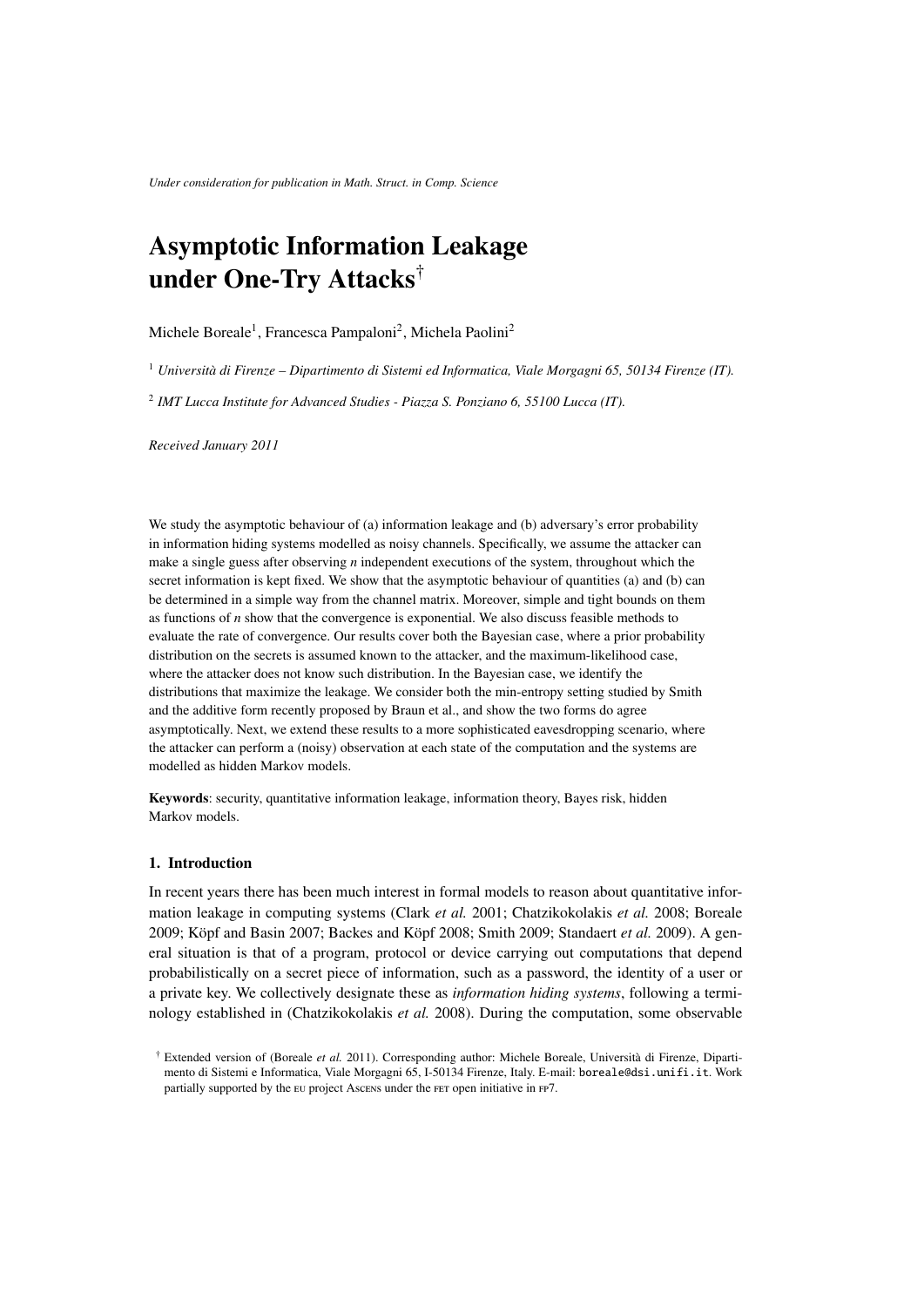information related to the secret may be disclosed. This might happen either by design, e.g. if the output of the system is directly related to the secret (think of a password checker denying access), or for reasons depending on the implementation. In the latter case, the observable information may take the form of physical quantities, such as the execution time or the power consumption of the device (think of timing and power attacks on smart cards (Kocher 1996; Kocher *et al.* 1999)). The observable information released by the system can be exploited by an eavesdropper to reconstruct the secret, or at least to limit the search space. This is all the more true when the eavesdropper is given the ability of observing several executions of the system, thus allowing her/him to mount some kind of statistical attack.

A simple but somehow crucial remark due to Chatzikokolakis et al. (Chatzikokolakis *et al.* 2008) is that, for the purpose of quantifying the amount of secret information that is leaked, it is useful to view an information hiding system as a *channel* in the sense of Information Theory: the inputs represent the secret information, the outputs represent the observable information and the two sets are related by a conditional probability matrix. This remark suggests a natural formalization of leakage in terms of Shannon entropy based metrics, like mutual information and capacity. In fact, by a result due to Massey (Massey 1994), these quantities are strongly related to the resistance of the system against *brute-force* attacks. Specifically, Shannon entropy is related to the average number of questions of the form "is the secret equal to *x*?" an attacker has to ask an oracle in order to identify the secret *with certainty*. In a recent paper, Smith (Smith 2009) objects that, even if the number of such questions is very high, the attacker might still have a significant chance of correct guess in just one or very few attempts. Smith demonstrates that *min-entropy* quantities, based on error probability (a.k.a. *Bayes risk*), are more adequate to express leakage in this *one-try* scenario. Whatever the considered attack scenario, brute-force or one-try, the analytic computation of leakage is in general difficult or impossible. Henceforth, a major challenge is being able to give simple and tight bounds on leakage in general, or exact expressions that exploit specific properties of a system (e.g. symmetries in the channel matrix) in some special cases.

In the present paper, we tackle these issues in a scenario of one-try attacks and system reexecution. More precisely, we assume the attacker makes his guess after observing several, say *n*, independent executions of the system, throughout which the secret information is kept fixed. In real-world situations, re-execution may happen either forced by the attacker (think of an adversary querying several times a smart card), or by design (think of routing paths established repeatedly between a sender and a receiver in anonymity protocols like Crowds (Reiter and Rubin 1998)). Since the computation is probabilistic, in general the larger the number *n* of observed executions, the more information will be gained by the attacker. Therefore, it is important to asses the resistance of a system in this scenario.

Our goal is to describe the asymptotic behaviour of the adversary's error probability and of information leakage as *n* goes to  $\infty$ . We show that the asymptotic values of these quantities can be determined in a simple way from the channel matrix. Moreover, we provide simple and tight bounds on error probability and on leakage as functions of *n*, showing that the convergence is exponential. We also discuss feasible methods for evaluating the rate of convergence. Our results cover both the Bayesian case (map rule), where a prior probability distribution on the secrets is assumed known to the attacker, and the maximum-likelihood case (ML rule), where the attacker does not know such distribution. In the Bayesian case, we identify the distributions that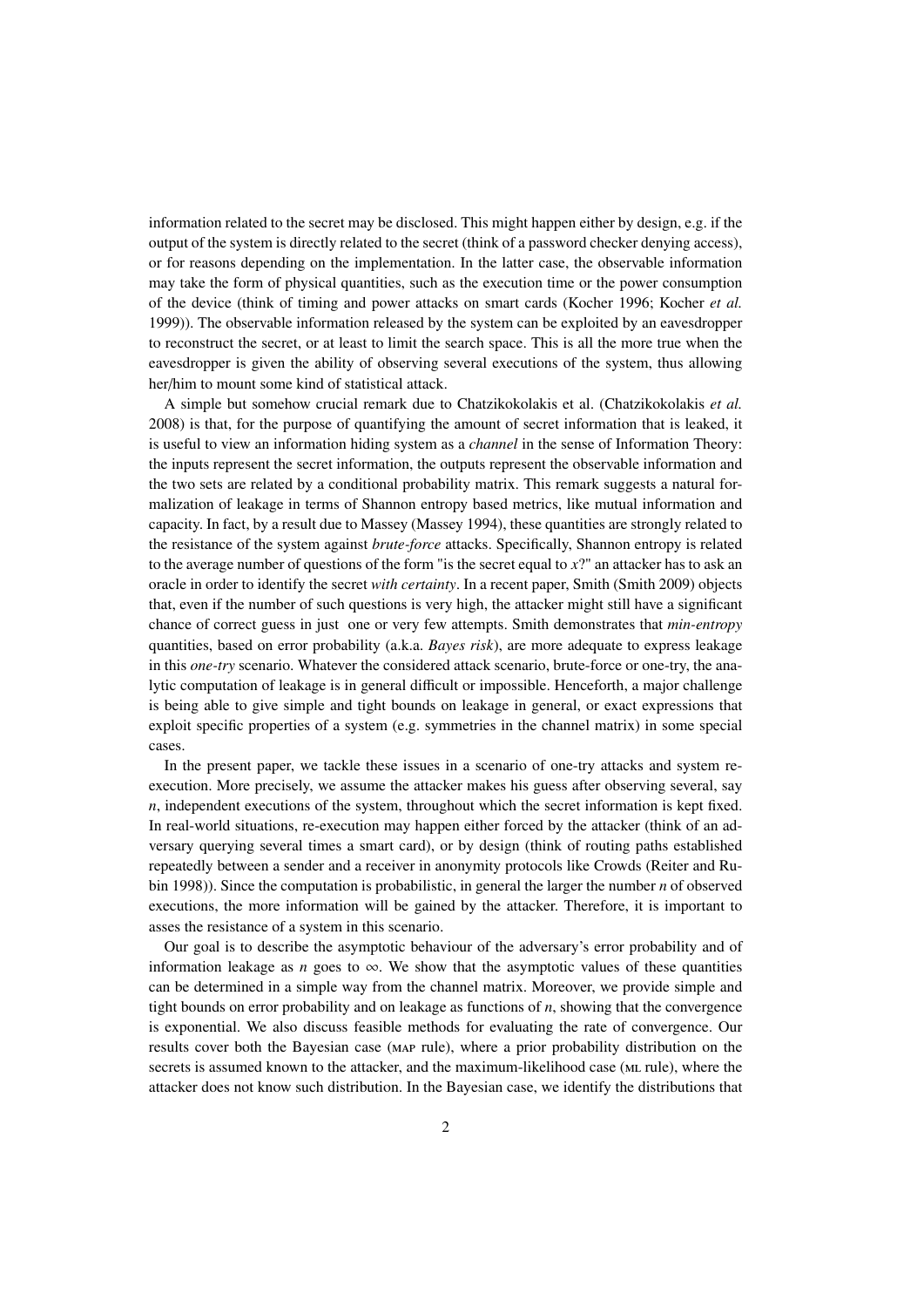maximize leakage. We consider both the min-entropy leakage studied by Smith (Smith 2009) and the additive form recently proposed by Braun et al. (Braun *et al.* 2009), and show the two forms do agree asymptotically.

We next consider a more sophisticated scenario, where computations of the system may take several steps to terminate, or even not terminate at all. In any case, to each state of the computation there corresponds one (in general, noisy) observation on the part of the attacker. Hence, to each computation there corresponds a sequential *trace* of observations. The attacker may collect multiple such traces, corresponding to multiple independent executions of the system. Like in the simpler scenario, the secret is kept fixed throughout these executions. This set up is well suited to describe situations where the attacker collects information from different sources at different times, like in a coalition of different local eavesdroppers. An instance of this situation in the context of an anonymous routing application will be examined. We formalize this scenario in terms of discrete-time *Hidden Markov Models* (Rabiner 1989) and then show that the results established for the simpler scenario carry over to the new one.

Throughout the paper, we illustrate our results with a few examples: the modular exponentiation algorithm used in public-key cryptography, the Crowds anonymity protocol, S-boxes in block ciphers and onion routing protocols (Goldschlag *et al.* 1998) in a network with a fixed topology.

#### *Related work*

The last few years have seen a flourishing of research on quantitative models of information leakage. In the context of language-based security, Clark et al. (Clark *et al.* 2001) first motivated the use of mutual information to quantify information leakage in a setting of imperative programs. Boreale (Boreale 2009) extended this study to the setting of process calculi, and introduced a notion of rate of leakage. In both cases, the considered systems do not exhibit probabilistic behaviour. Closely related to ours is the work by Chatzikokolakis, Palamidessi and their collaborators. (Chatzikokolakis *et al.* 2008) examines information leakage mainly from the point of view of Shannon entropy and capacity, but also contains results on asymptotic error probability, showing that, independently from the input distribution, the ML rule approximates the MAP rule. (Chatzikokolakis *et al.* 2008b) studies error probability mainly relative to one observation (*n* = 1), but also offers a lower-bound in the case of repeated observations (Chatzikokolakis *et al.* 2008b, Proposition 7.4). This lower-bound is generalized by our results. Compositional methods based on process algebras are discussed in (Braun *et al.* 2008); there, the average ml error probability is characterized in terms of map error probability under a uniform distribution of inputs. (Braun *et al.* 2009) introduces the notion of additive leakage and compares it to the min-entropy based leakage considered by Smith (Smith 2009), but again in the case of a single observation.

A model of "unknown-message" attacks is considered by Backes and Köpf in (Backes and Köpf 2008). This model is basically equivalent to the information hiding systems considered in (Chatzikokolakis *et al.* 2008; Chatzikokolakis *et al.* 2008b; Braun *et al.* 2009) and in the present paper. Backes e Köpf too consider a scenario of repeated independent observations, but from the point of view of Shannon entropy, rather than of error probability. They rely on the informationtheoretic method of types to determine the asymptotic behaviour of the considered quantities, as we do in the present paper. An application of their setting to the modular exponentiation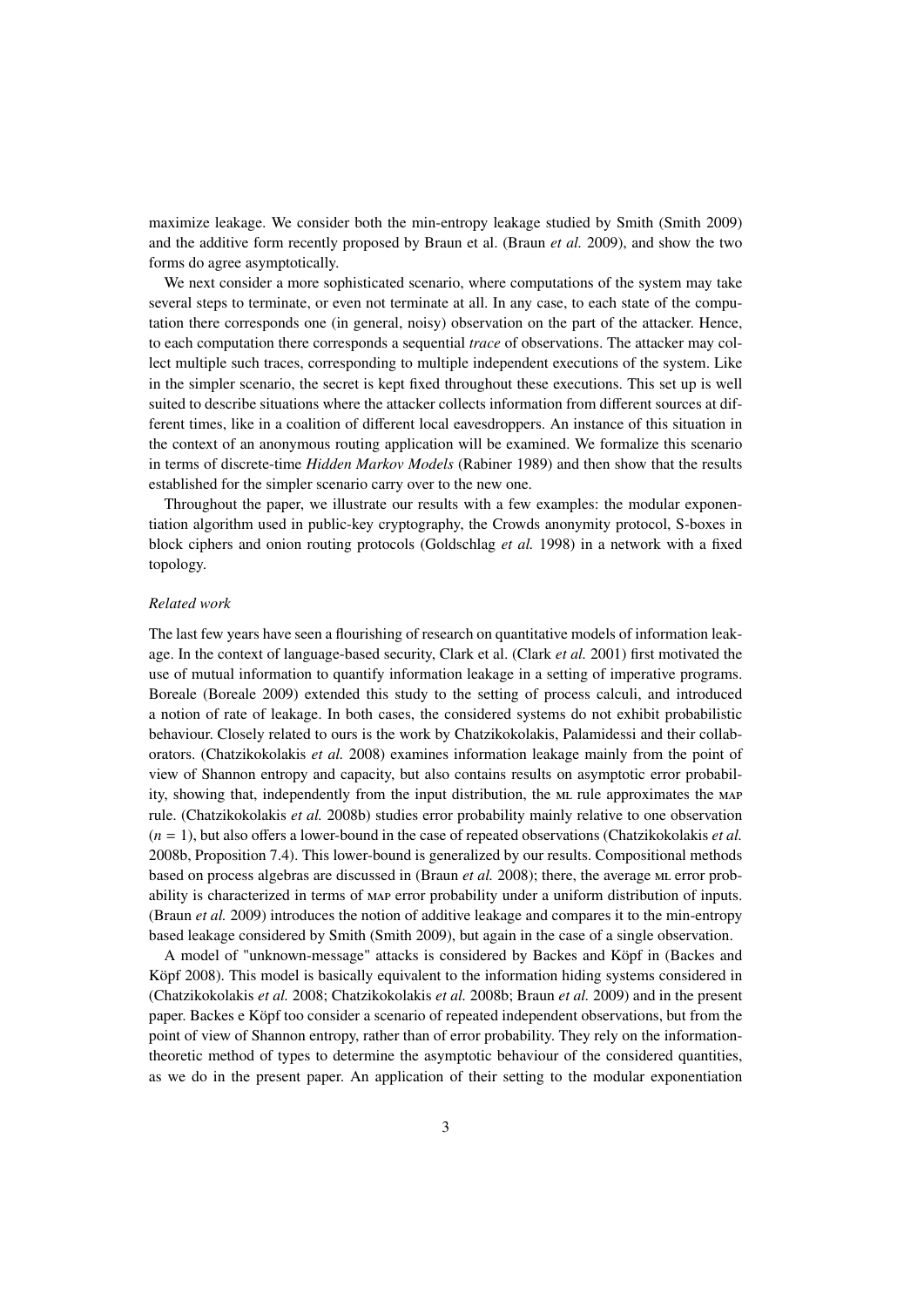algorithm is the subject of (Köpf and Dürmuth 2009), where the effect of *bucketing* on security of rsa is examined (see Section 5). This study has recently been extended to the case of one-try attacks by Köpf and Smith in (Köpf and Smith 2010). Earlier, Köpf and Basin had considered a scenario of adaptive chosen-message attacks (Köpf and Basin 2007). They offer an algorithm to compute conditional Shannon entropy in this setting, but not a study of its asymptotic behaviour, which seems very difficult to characterize.

In the context of side-channel cryptanalysis, Standaert et al. propose a framework to reason on side-channel correlation attacks (Standaert *et al.* 2009). Both a Shannon entropy based metric and a security metric are considered. This model does not directly compare to ours, since, as we will discuss in Section 5, correlation attacks are inherently known-message – that is, they presuppose the explicit or implicit knowledge of the plaintext on the part of the attacker.

Hypothesis testing is at the basis of the analysis considered in the present paper. The classical, binary case is covered in (Cover and Thomas 2006, Ch.11). Baignères and Vaudenay (Baignères and Vaudenay 2008) refine these results and characterize the optimal asymptotic rate of convergence in a number of variations of the basic setting, including the case where one of the two hypotheses is "composite" – that is, consisting of several sub-hypotheses chosen according to a prior probability distribution. They apply these results to study the *advantage* an attacker may have in distinguishing the output of a given cipher from a random output.

#### *Structure of the paper*

The rest of the paper is organized as follows. Section 2 establishes some notations and terminology. Section 3 introduces the model and the quantities that are the object of our study. Section 4 discusses the main results about error probability and leakage. Section 5 illustrates these results with a few examples. Section 6 presents the extension to hidden Markov models. Section 7 illustrates the new setting with an example. Section 8 contains some concluding remarks.

#### 2. Notations and preliminary notions

Let A be a finite nonempty set. A probability distribution on a A is a function  $p : \mathcal{A} \to [0,1]$ such that  $\sum_{a \in \mathcal{A}} p(a) = 1$ . For any  $A \subseteq \mathcal{A}$  we let  $p(A)$  denote  $\sum_{a \in A} p(a)$ . Given  $n \ge 0$ , we let  $p^n$ :  $\mathcal{A}^n \to [0, 1]$  be the *n*-th extension of *p*, defined as  $p^n((a_1, \ldots, a_n)) \triangleq \prod_{i=1}^n p(a_i)$ ; this is in turn a probability distribution on  $\mathcal{A}^n$ . For  $n = 0$ , we set  $p^0(\epsilon) = 1$ , where  $\epsilon$  denotes here the empty string. Given two distributions *p* and *q* on A, the *Kullback-Leibler (KL) divergence* of *p* and *q* is defined as (all the log's are taken with base 2)

$$
D(p||q) \stackrel{\Delta}{=} \sum_{a \in \mathcal{A}} p(a) \cdot \log \frac{p(a)}{q(a)}
$$

with the proviso that  $0 \cdot \log \frac{\theta}{q} = 0$  and that  $p(a) \cdot \log \frac{p(a)}{q} = +\infty$  if  $p(a) > 0$ . It can be shown that  $D(p||q) \ge 0$ , with equality if and only if  $p = q$  (*Gibbs inequality*). KL-divergence can be thought of as a sort of distance between *p* and *q*, although strictly speaking it is not – it is not symmetric, nor satisfies the triangle inequality.

Pr(·) will generally denote a probability measure. Given a random variable *X* taking values in *A*, we write *X* ∼ *p* if *X* is distributed according to *p*, that is for each  $a \in \mathcal{A}$ , Pr(*X* = *a*) = *p*(*a*).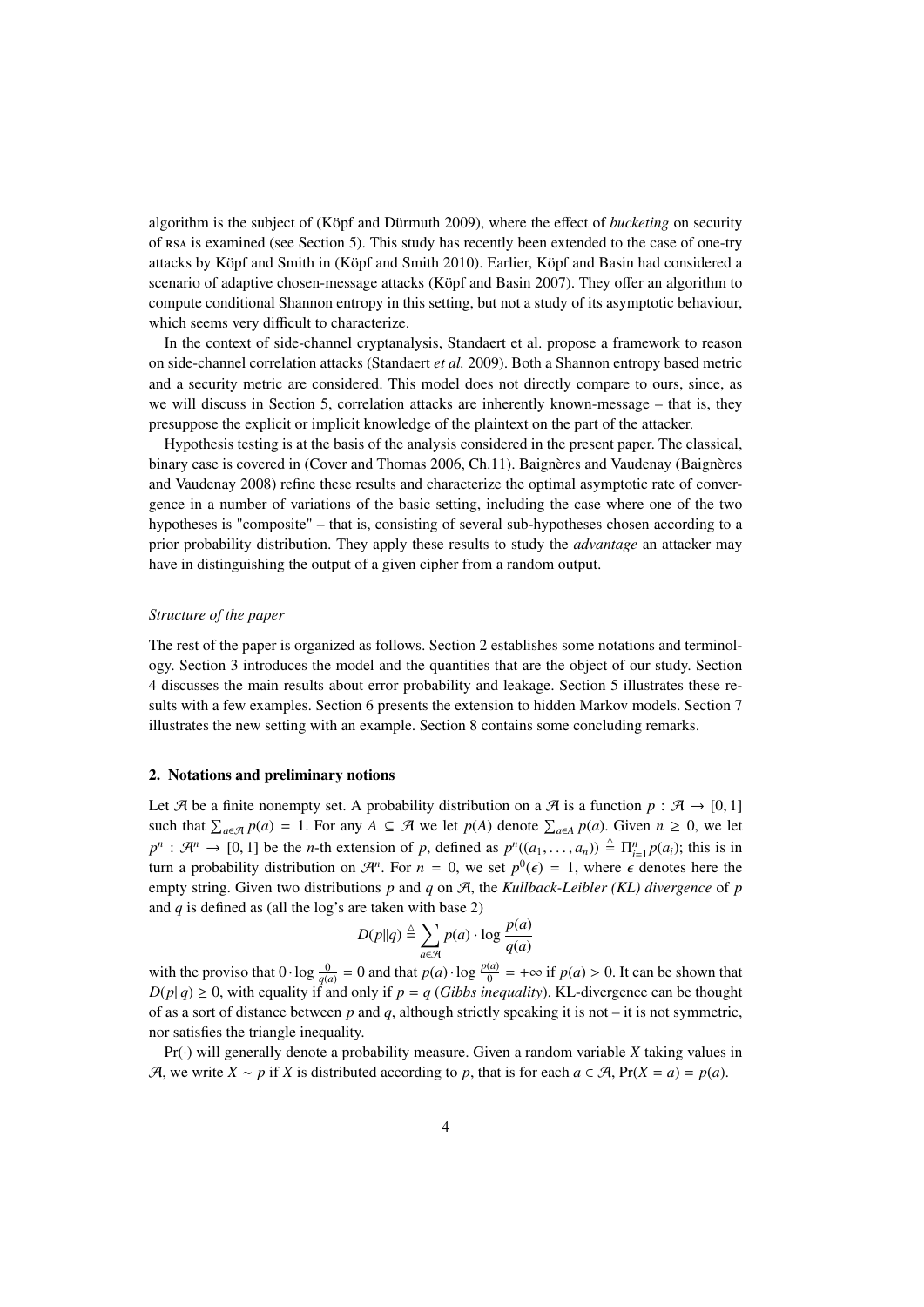#### 3. Probability of error, leakage, indistinguishability

**Definition 1.** An *information hiding system* is a quadruple  $H = (S, O, p(\cdot), p(\cdot|\cdot))$ , composed by a finite set of *states*  $S = \{s_1, ..., s_m\}$  representing the secret information, a finite set of *observables*  $O = \{o_1, ..., o_l\}$ , an a priori probability distribution on S, p, and a *conditional probability matrix*,  $p(\cdot|\cdot) \in [0, 1]^{S \times O}$ , where each row sums up to 1.

The entry of row *s* and column *o* of this matrix will be written as  $p(o|s)$ , and represents the probability of observing  $o$  given that  $s$  is the (secret) input of the system. For each  $s$ , the  $s$ -th row of the matrix is identified with the probability distribution  $o \mapsto p(o|s)$  on O, denoted by  $p_s$ . The probability distribution *p* on *S* and the conditional probability matrix  $p(o|s)$  together induce a probability distribution *r* on  $S \times O$  defined as  $r(s, o) \stackrel{\triangle}{=} p(s) \cdot p(o|s)$ , hence a pair of random variables  $(S, O) \times r$  with *S* taking values in *S* and *O* taking values in *O*. Note that *S*  $\times$  *n* and variables (*S*, *O*) ∼ *r*, with *S* taking values in *S* and *O* taking values in *O*. Note that *S* ∼ *p* and, for each *s* and *o* s.t.  $p(s) > 0$ ,  $Pr(O = o|S = s) = p(o|s)$ .

Let us now discuss the attack scenario. Given any  $n \geq 0$ , we assume the adversary is a passive eavesdropper that gets to know the observations corresponding to *n* independent executions of the system,  $o^n = (o_1, ..., o_n) \in O^n$ , throughout which the secret state *s* is kept fixed. Formally, the adverse v knows a random vector of observations  $O^n = (O_1, ..., O_n)$  such that for each  $i = 1, ..., n$ adversary knows a random vector of observations  $O^n = (O_1, ..., O_n)$  such that, for each  $i = 1, ..., n$ ,<br>*O* is distributed like *O* and the individual *O* are conditionally independent given *S*, that is the  $O_i$  is distributed like  $O$  and the individual  $O_i$  are *conditionally independent* given  $S$ , that is, the following equality holds true for each  $o^n \in O^n$  and  $s \in S$  s.t.  $p(s) > 0$ 

$$
\Pr\big(O^n = (o_1, \ldots, o_n) | S = s\big) = \prod_{i=1}^n p(o_i | s).
$$

We will often abbreviate the right-hand side of the above equation as  $p(o^n|s)$ . For any *n*, the attacker strategy is modeled by a function  $g: O<sup>n</sup> \to S$ , called *guessing function*: this represents the single guess the attacker is allowed to make about the secret state  $s$ , after observing  $o<sup>n</sup>$ .

**Definition 2 (error probability).** Let  $g: O^n \to S$  be a guessing function. The *probability of error after n observations* (relative to *g*) is given by

$$
P_e^{(g)}(n) \stackrel{\triangle}{=} 1 - P_{succ}(n), \text{ where } P_{succ}^{(g)}(n) \stackrel{\triangle}{=} \Pr(g(O^n) = S).
$$

It is well-known (see e.g. (Cover and Thomas 2006)) that the optimal strategy for the adversary, that is the one that minimizes the error probability, is the Maximum A Posteriori (map) rule, defined below.

**Definition 3 (Maximum A Posteriori rule,** MAP). A function  $g: O^n \to S$  satisfies the *Maximum A Posteriori (*map*) criterion* if for each *o n* and *s*

$$
g(o^n) = s \text{ implies } p(o^n|s)p(s) \ge p(o^n|s')p(s') \text{ for each } s'.
$$

In the above definition, for  $n = 0$  one has  $o^n = \epsilon$ , and it is convenient to stipulate that  $p(\epsilon | s) =$ <br>that is, with no observations at all, a solarize come a maximizing the prior distribution. With 1: that is, with no observations at all, *g* selects some *s* maximizing the prior distribution. With this choice,  $P_e^{(g)}(0)$  denotes  $1 - \max_s p(s)$ . It worthwhile to note that, once *n* and  $p(s)$  are fixed, the map guessing function is not in general unique. It is readily checked, though, that  $P_e(n)$  does *not* depend on the specific map function *g* that is chosen. Hence, throughout the paper we assume w.l.o.g. a fixed guessing function  $g$  for each given  $n$  and probability distribution  $p(s)$ . We shall omit the superscript <sup>(g)</sup>, except where this might cause confusion.

Another widely used criterion is *Maximum Likelihood* (ML), which given  $o^n$  selects a state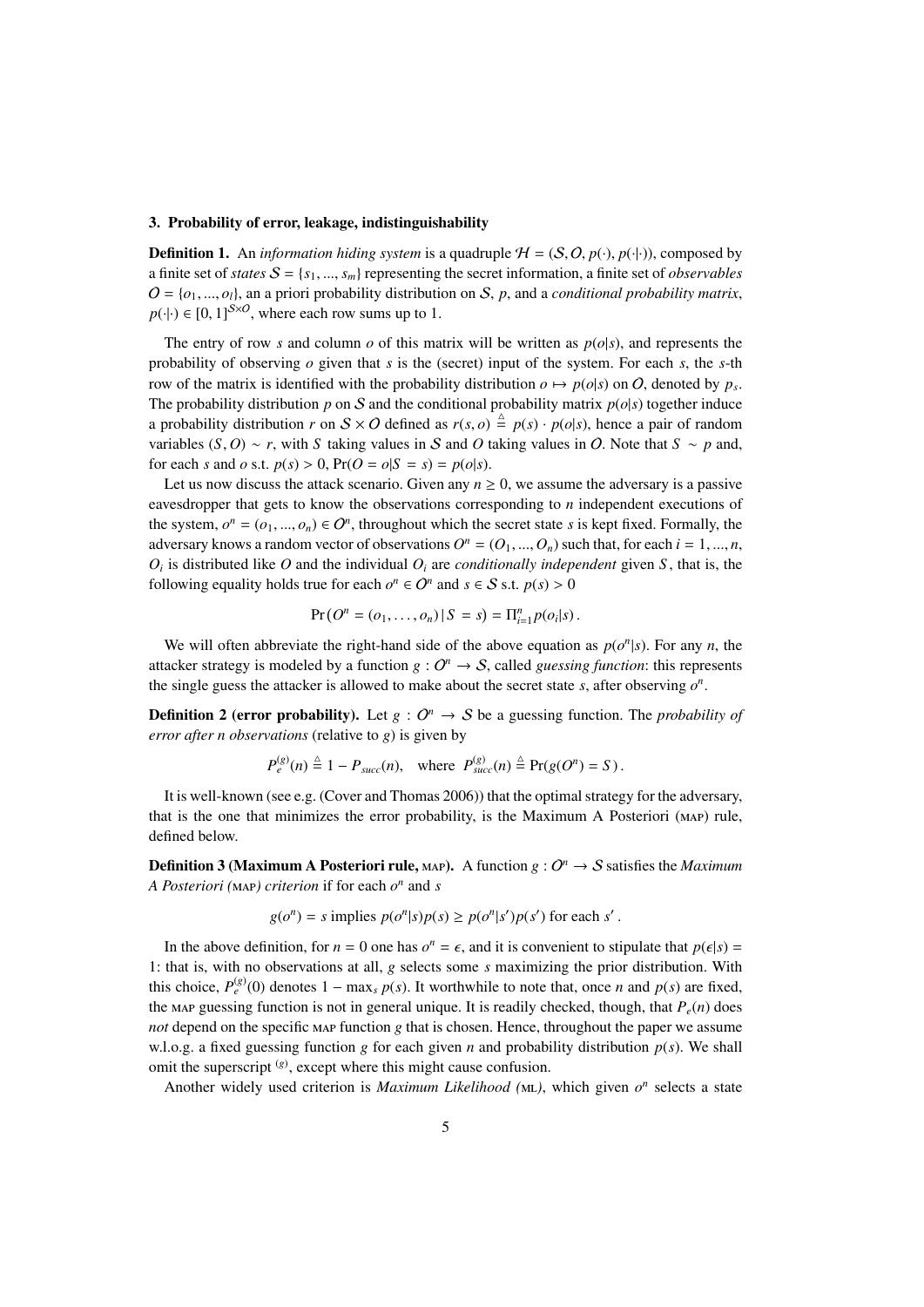*s* maximizing the likelihood  $p(o^n|s)$  among all the states. ML coincides with MAP if the uniform distribution on the states is assumed. Mu is practically important because it requires no knowledge of the prior distribution, which is often unknown in security applications. Our main results will also apply to the ml rule (see Remark 2 in the next section).

We now come to information leakage: this is a measure of the information leaked by the system, obtained by comparing the prior and the posterior (to the observations) success probabilities. Indeed, two flavours of this concept naturally arise, depending on how the comparison between the two probabilities is expressed. If one uses subtraction, one gets the additive form of (Braun *et al.* 2009), while if one uses the ratio between them, one gets a multiplicative form. In the latter case, one could equivalently consider the difference of the log's, obtaining the *min-entropy* based definition considered by Smith (Smith 2009)† .

Definition 4 (Additive and Multiplicative Leakage (Braun *et al.* 2009; Smith 2009)). The *additive* and *multiplicative leakage* after *n* observations are defined respectively as

$$
L_{+}(n) \triangleq P_{succ}(n) - \max_{s} p(s) \quad \text{and} \quad L_{\times}(n) \triangleq \frac{P_{succ}(n)}{\max_{s} p(s)}
$$

In an information hiding system, it may happen that two secret states induce the same distribution on the observables. A common example is that of a degenerate channel matrix modelling a deterministic function  $S \to O$  with  $|O| < |S|$ . An important role in determining the fundamental security parameters of the system will be played by an indistinguishability equivalence relation over states, which is defined in the following. Recall that, for each  $s \in S$ , we let  $p_s$  denote the probability distribution  $p(\cdot|s)$  on O.

# **Definition 5 (Indistinguishability).** Given *s*,  $s' \in S$ , we let  $s \equiv s'$  iff  $p_s = p_{s'}$ .

Concretely, two states are indistinguishable iff the corresponding rows in the conditional probability matrix are the same. This intuitively says that there is no way for the adversary to tell them apart, no matter how many observations he performs. We stress that this definition does not depend on the prior distribution on states, nor on the number *n* of observations.

#### 4. Bounds and asymptotic behaviour

We introduce some notation that will be used throughout the section. Let  $S/\equiv$  be  $\{C_1, ..., C_K\}$ , the set of equivalence classes of  $\equiv$ . For each  $i = 1, ..., K$ , let

$$
s_i^* \triangleq \operatorname{argmax}_{s \in C_i} p(s) \quad \text{and} \quad p_i^* \triangleq p(s_i^*). \tag{1}
$$

 $s_i^* \triangleq \argmax_{s \in C_i} p(s)$  and  $p_i^* \triangleq p(s_i^*)$ . (1)<br>We assume wlog that  $p_i^* > 0$  for each  $i = 1, ..., K$  (otherwise all the states in class  $C_i$  can be just<br>discarded from the sustam) discarded from the system).

<sup>&</sup>lt;sup>†</sup> Smith (Smith 2009) defines the leakage as  $\log \frac{V_{post}}{V_{pr}}$ , where, using our notation,  $V_{pr} \triangleq \max_s p(s)$  is the *prior vulnerability* and  $V_{post} \triangleq \sum_{o^n} Pr(O^n = o^n) \cdot max_s Pr(S = s | O^n = o^n)$  is the *posterior vulnerability* (after *n* observations; Smith only defines the case  $n = 1$ ). To see that  $V_{post} = P_{succ}(n)$ , just note that  $P_{succ}(n) = \sum_{o'} Pr(O^n = o^n) \cdot Pr(g(o^n) = o^n)$  $S|O^n = o^n$ ) =  $\sum_{o^n} \Pr(O^n = o^n) \cdot \max_s \Pr(S = s|O^n = o^n)$ , where the last equality follows because g is map.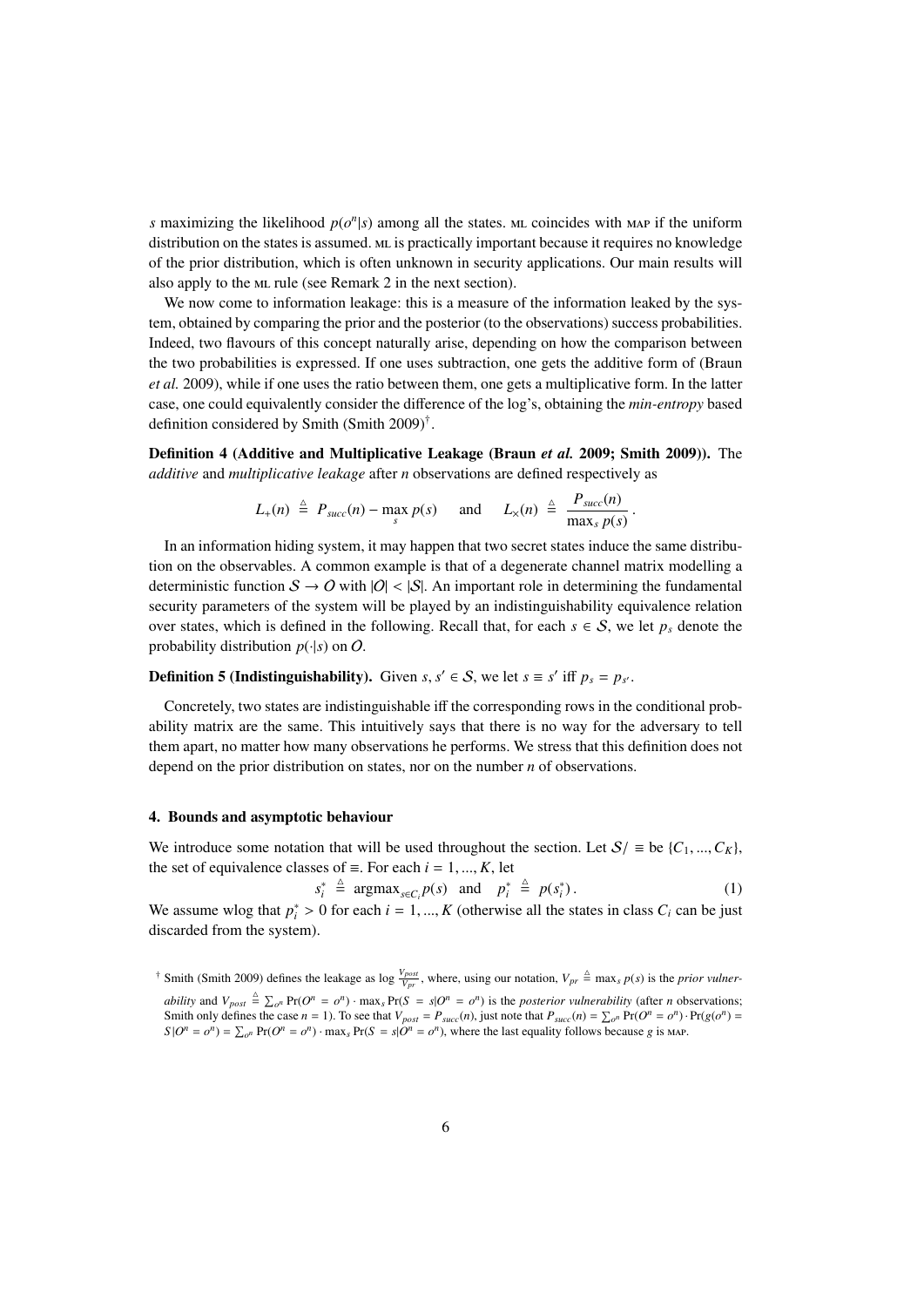#### 4.1. *Main results*

We shall prove the following bounds and asymptotic behaviour for  $P_e(n)$ .

**Theorem 1.**  $P_e(n)$  converges exponentially fast to  $1 - \sum_{i=1}^{K} p_i^*$ . More precisely, there is  $\epsilon > 0$  s.t.

$$
1 - \sum_{i=1}^{K} p_i^* \le P_e(n) \le 1 - (\sum_{i=1}^{K} p_i^*) \cdot r(n)
$$

where  $r(n) = 1 - (n + 1)^{|O|} \cdot 2^{-n\epsilon}$ . Here, the lower-bound holds true for any *n*, while the upperbound holds true for any  $n \ge n_0 \stackrel{\Delta}{=} \epsilon^{-1} \cdot \max_{i,j} \log(\frac{p_i^*}{p_j^*})$ . Moreover,  $\epsilon$  only depends on the rows  $p_{s_i^*}$  $(i = 1, ..., K)$  of the conditional probability matrix  $p(\cdot|\cdot)$ .

Note that in the practically important case of the uniform distribution on states, we have  $n_0 = 0$ , that is the upper-bound as well holds true for any *n*. The theorem has a simple interpretation in terms of the attacker's strategy: after infinitely many observations, he can determine the indistinguishability class of the secret, say  $C_i$ , and then guess the most likely state in that class,  $s_i^*$ .

In order to discuss this result, we recall some terminology and a couple of preliminary results from the information-theoretic method of types (Cover and Thomas 2006, Ch.11). Given *<sup>n</sup>* > 0, a sequence  $o^n \in O^n$  and a symbol  $o \in O$ , let us denote by  $n(o, o^n)$  the number of occurrences of *o* inside  $o^n$ . The tune (or empirical distribution) of  $o^n$  is the probability distribution  $t$ , on  $O$  defined inside  $o^n$ . The *type* (or empirical distribution) of  $o^n$  is the probability distribution  $t_{o^n}$  on O defined as:  $t_{o^n}(o) \triangleq \frac{n(o,o^n)}{n}$  $\frac{a_1a_0}{n}$ . Let *q* any probability distribution on *O*. A *neighborhood* of *q* is a subset of *n*-sequences of  $O<sup>n</sup>$  whose empirical distribution is close to *q*. Formally, for each  $n \ge 1$  and  $\epsilon > 0$ 

$$
U_q^{(n)}(\epsilon) \stackrel{\triangle}{=} \{o^n \in O^n \, | \, D(t_{o^n} || q) \leq \epsilon\}.
$$

The essence of the method of types is that (i) there is only a polynomial number of types in *n*, and that (ii) the probability under  $q$  of the set of *n*-sequences of a given type decreases exponentially with  $n$ , at a rate determined by the KL-divergence between  $q$  and that type. These considerations are made precise and exploited in the proof of the following lemma, which can be found in (Cover and Thomas 2006, Ch.11). The lemma basically says that the probability that a sequence falls in a neighborhood of  $q$  of radius  $\epsilon$  approaches 1 exponentially fast with  $n$ .

**Lemma 1.** Let *q* be a probability distribution on *O*. Then  $q^n(U_q^{(n)}(\epsilon)) \ge 1 - (n+1)^{|O|} \cdot 2^{-n\epsilon}$ .

We shall also rely upon the well-known fact that the map test can be expressed in terms of KLdivergence. Basically, the distribution that is most likely to have generated a given sequence is the one that is closest to the type of the sequence in the sense of KL-divergence. In the statement,  $\alpha$  and  $\beta$  represent the prior probabilities of the states corresponding to the two distributions. The proof follows from easy manipulations of log's and summations (see (Cover and Thomas 2006, Ch.11)).

**Lemma 2.** Let *p* and *q* be two distributions on O,  $\alpha$ ,  $\beta > 0$  and  $o^n \in O^n$ . Then  $p^n(o^n)\alpha > q^n(o^n)\beta$ is equivalent to  $D(t_{o^n} || p) < D(t_{o^n} || q) + \frac{1}{n} \log \frac{\alpha}{\beta}$ .

Let us now come back to the proof of the main result. For any  $s \in S$ , we let  $A_s^{(n)}$  $\stackrel{\triangle}{=} g^{-1}(s) \subseteq O^n$ be the *acceptance region* for state *s*. We note that it is not restrictive to assume that *g* maps each  $o^n$  in one of the *K* representative elements  $s_1^*, \ldots, s_K^*$  that maximize the prior: indeed, if this were not the case, it would be immediate to build out of a a new MA function that fulfills this were not the case, it would be immediate to build out of *g* a new map function that fulfills this requirement. Thus, from now on we will assume w.l.o.g. that  $A_s^{(n)} = \emptyset$  for  $s \neq s_1^*, ..., s_K^*$ . For the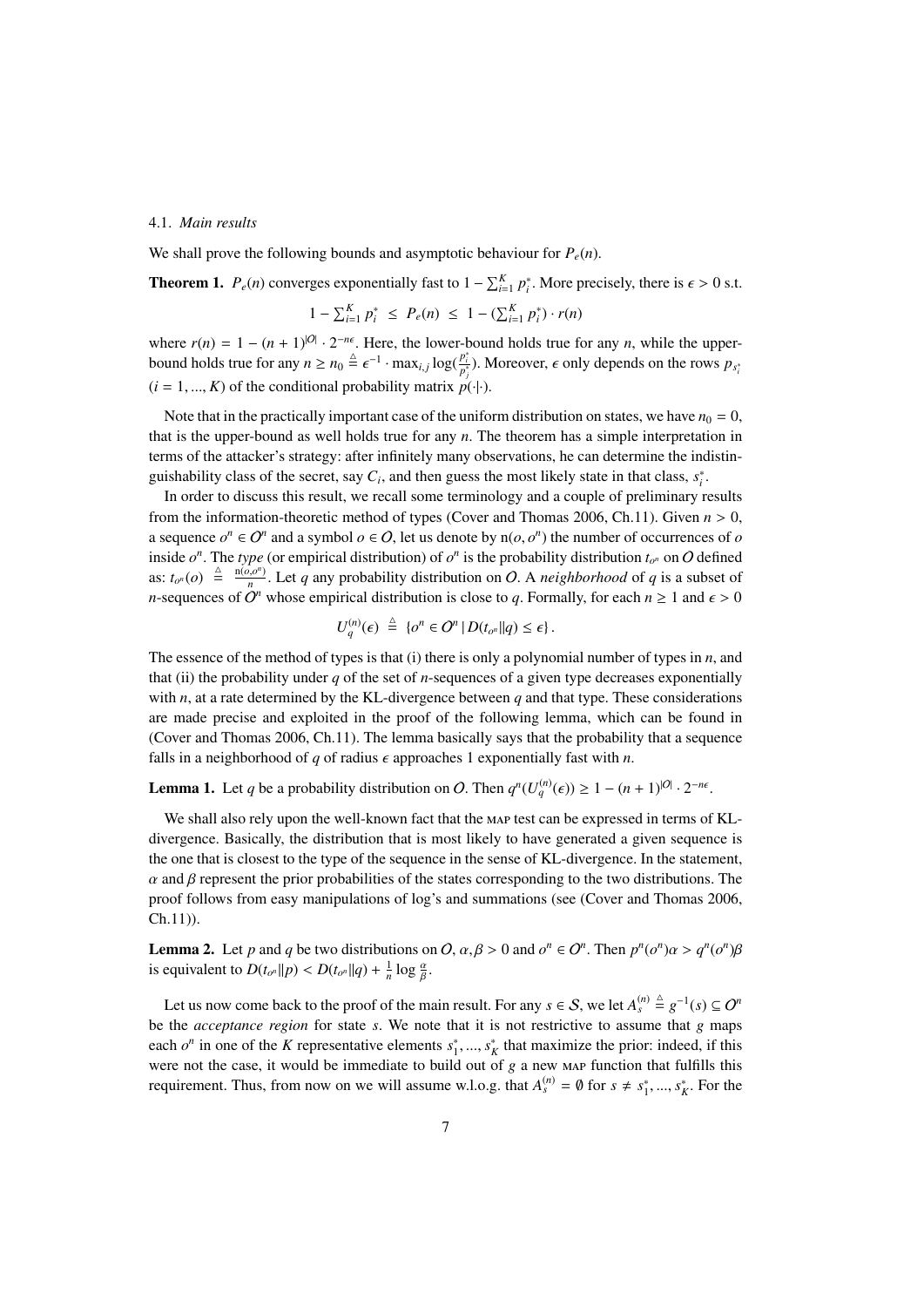sake of notation, from now on we will denote  $U_{p_{s_i^*}}^{(n)}$  as  $U_i^{(n)}$  and  $A_{s_i^*}^{(n)}$  $A_i^{(n)}$  as  $A_i^{(n)}$ , for  $i = 1, ..., K$ . The sets  $U_i^{(n)}$  and  $A_i^{(n)}$  are related by the following lemma.

**Lemma 3.** There is  $\epsilon > 0$ , not depending on the prior probability on states, such that for each  $n \ge n_0$  as defined in Theorem 1 and for each  $i = 1, ..., K$ , it holds that  $U_i^{(n)}(\epsilon) \subseteq A_i^{(n)}$ .

*Proof.* We choose  $\epsilon > 0$  s.t. for any  $i \neq j$ ,  $U_i^{(n)}(2\epsilon) \cap U_j^{(n)}(2\epsilon) = \emptyset$ : the existence of such an  $\epsilon$ is guaranteed by (Cover and Thomas 2006, Lemma 11.6.1) and only depends on  $p_{s_1^*}, ..., p_{s_K^*}$  (see<br>also Proposition 1 later in this section for an estimation of the permissible  $\epsilon(s)$ . Fix  $i \in [1, \infty)$ also Proposition 1 later in this section for an estimation of the permissible  $\epsilon$ 's). Fix  $i \in \{1, ..., K\}$ <br>and  $\epsilon^n \in L^{(n)}(\epsilon)$ , we will show that for a large apough  $\epsilon^n \in A^{(n)}$ . By the conditions on  $\epsilon$ , we and  $o^n \in U_i^{(n)}(\epsilon)$ , we will show that, for *n* large enough,  $o^n \in A_i^{(n)}$ . By the conditions on  $\epsilon$ , we have that for any  $i \neq i$ . have that for any  $j \neq i$ :

$$
D(t_{o^n}||p_{s_i^*}) \leq \epsilon \text{ and } D(t_{o^n}||p_{s_j^*}) > 2\epsilon.
$$

After some algebra, one gets that, for any  $n \ge n_0$ 

$$
D(t_{o^n}||p_{s_i^*}) \ < \ D(t_{o^n}||p_{s_j^*}) + \frac{1}{n}\log\frac{p_i^*}{p_j^*} \,. \tag{2}
$$

Now, by Lemma 2, inequality (2) is equivalent to

$$
p(o^n|s_i^*)p(s_i^*) = p_{s_i^*}^n(o^n)p_i^* > p_{s_j^*}^n(o^n)p_j^* = p(o^n|s_j^*)p(s_j^*).
$$
\n(3)

Since this inequality holds true for each  $j \neq i$ , by definition of map rule we deduce that *g* maps  $o^n$  to  $s_i^*$ , that is  $o^n \in A_i^{(n)}$ .  $\Box$ 

We now come to the proof of the main theorem above.

*Proof.* (of Theorem 1). We focus equivalently on the probability of success,  $P_{succ}(n)$ . Under the assumptions on *g* explained above, we compute as follows

$$
P_{succ}(n) = \sum_{s \in S} Pr(g(O^n) = S | S = s) p(s) = \sum_{s \in S} p_s^n(A_s^{(n)}) p(s)
$$
  
=  $\sum_{i=1}^K \underbrace{p_{s_i^*}^n(A_i^{(n)})}_{i} p_i^* \le \sum_{i=1}^K p_i^*$ 

which implies the lower-bound in the statement. Choose now  $\epsilon$  as given by Lemma 3. Let  $n \ge n_0$ .<br>Note that for  $n = 0$  the upper bound holds trivially, as  $P_n(0) = 1$ , may  $p(s)$  so assume  $n > 1$ . Note that for  $n = 0$  the upper-bound holds trivially, as  $P_e(0) = 1 - \max_e p(s)$ , so assume  $n \ge 1$ . For each  $i = 1, ..., K$  we have

$$
p_{s_i^*}^n(A_i^{(n)}) \ge p_{s_i^*}^n(U_i^{(n)}(\epsilon)) \ge 1 - (n+1)^{|O|} \cdot 2^{-n\epsilon}
$$

where the first inequality comes from Lemma 3 and second one from Lemma 1. In the end, from  $P_{succ}(n) = \sum_{i=1}^{K} p_{s_i^*}^n (A_i^{(n)}) p_i^*$ , we obtain that for  $n \ge n_0$ 

$$
P_{succ}(n) \geq (\sum_{i=1}^{K} p_i^*) \cdot (1 - (n+1)^{|O|} \cdot 2^{-n\epsilon})
$$

which implies the upper-bound in the statement.

**Remark 1.** In the expression for  $r(n)$ , the term  $(n + 1)^{|O|}$  is a rather crude upper bound on the *number of types of n-sequences. It is possible to replace this term with the expression*

$$
\binom{n+|O|-1}{|O|-1}
$$

 $\Box$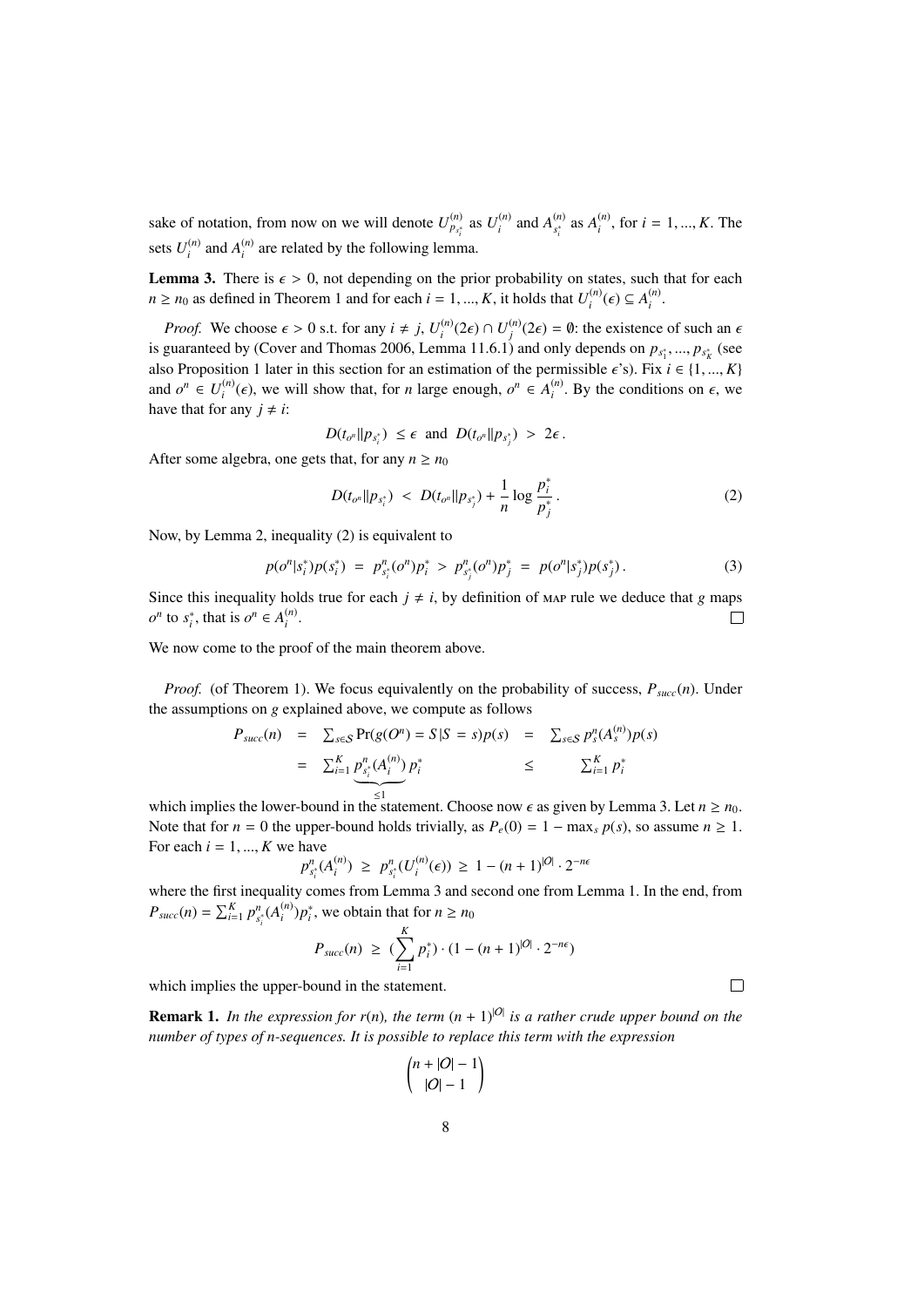*which is less easy to manipulate analytically, but gives the exact number of types, hence a more accurate upper bound on*  $P_e(n)$ *.* 

The following results show that, asymptotically, the security of the systems is tightly connected to the number of its indistinguishability classes – and in the case of uniform prior distribution *only* depends on this number

**Corollary 1.** If the a priori distribution on S is uniform, then  $P_e(n)$  converges exponentially fast to  $1 - \frac{K}{|S|}$ .

Remark 2 (on the ml rule). *(Braun* et al. *2008) shows that the probability of error under the* ml *rule,* averaged *on all distributions, coincides with the probability of error under the* map *rule and the uniform distribution. From Corollary 1 we therefore deduce that the average* ml *error converges exponentially fast to the value*  $1 - \frac{K}{|S|}$  *as*  $n \to \infty$ *.* 

We discuss now some consequences of the above results on information leakage. Recall that for  $i = 1, ..., K$ , we call  $s_i^*$  a representative of the indistinguishability class  $C_i$  that maximizes the prior distribution  $p(s)$  in the class  $C_i$  and let  $r^* = p(s^*)$ . Assume  $w \log a$  that  $r^* = \max_{i} p(s)$  In prior distribution  $p(s)$  in the class  $C_i$ , and let  $p_i^* = p(s_i^*)$ . Assume w.l.o.g. that  $p_1^* = \max_s p(s)$ . In what follows, we denote by  $p_{max}$  the distribution on S defined by:  $p_{max}(s) = \frac{1}{K}$  if  $s \in \{s_1^*, ..., s_K^*\}$ and  $p_{max}(s) = 0$  otherwise.

# Corollary 2.

- 1 *L*<sub>+</sub>(*n*) converges exponentially fast to  $\sum_{i=2}^{K} p_i^*$ . This value is maximized by the prior distribution  $p_{max}$ , which yields the limit value  $1 - \frac{1}{K}$ .
- 2 *L*<sub>×</sub>(*n*) converges exponentially fast to  $\frac{\sum_{i=1}^{K} p_i^*}{p_1^*}$ . This value is maximized by the prior distribution *pmax*, which yields the limit value *K*.

#### *Proof.*

- 1 The value of the limit follows directly from the definition of *L*+(*n*) and Theorem 1. Concerning the second part, for any fixed *p*(*s*), it is easily checked that  $\sum_{i=2}^{K} p_i^* \leq 1 - \frac{1}{K}$  (this is done by separately considering the cases  $\max_{s} p(s) \geq \frac{1}{k}$  and  $\max_{s} p(s) < \frac{1}{k}$ ). But the value  $1 - \frac{1}{k}$ is obtained asymptotically with the distribution *pmax*.
- 2 Again, the value of the limit follows directly from the definition of  $L_{\times}(n)$  and Theorem 1. Concerning the second part, for any fixed  $p(s)$ , of course we have  $\sum_{i=1}^{K}$  $\frac{p_i^*}{p_1^*} \le \sum_{i=1}^K 1 = K$ . But the value *K* is obtained asymptotically with the distribution  $p_{max}$ .

 $\Box$ 

Remark 3. *A consequence of Corollary 2(2) is that, in the case of uniform distribution on states, the multiplicative leakage coincides with the number of equivalence classes K. This generalizes a result of (Smith 2009) for deterministic systems.*

In (Braun *et al.* 2009) additive and multiplicative leakages are compared in the case of a single observation  $(n = 1)$ . It turns out that, when comparing two systems, the two forms of leakage are in agreement, in the sense that they individuate the same maximum-leaking system w.r.t. a fixed prior distribution on inputs. However, (Braun *et al.* 2009) also shows that the two forms disagree as to the distribution on inputs that maximizes leakage w.r.t. a fixed system. This is shown to be the uniform distribution in the case of multiplicative leakage, and a function that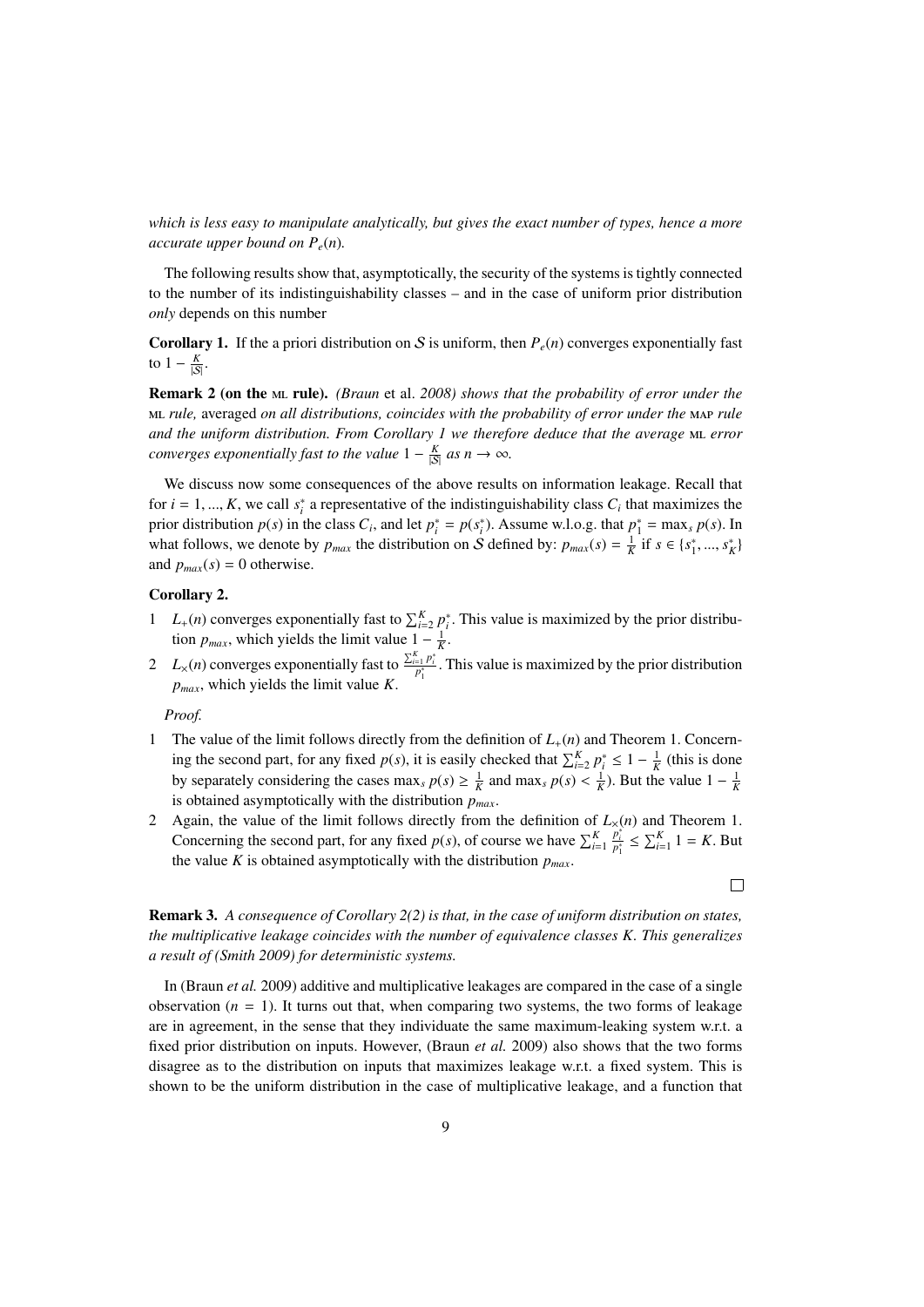uniformly distributes the probability on the set of "corner points" in the case of additive leakage (see (Braun *et al.* 2009) for details). Here, we have shown that, despite this difference, additive and multiplicative leakage do agree on the maximizing distribution asymptotically.

#### 4.2. *Rate of convergence*

The quantity  $\epsilon$  in the statement of Theorem 1 determines how fast the error probability approaches its limit value. Let us call *achievable* any  $\epsilon > 0$  for which the upper bound in Theorem 1 holds true for any  $n \geq n_0$ . The following result gives sufficient and practical conditions for achievability. Let us stress that the achievable rates given by this proposition do not depend on the prior distribution, but only on the relation ≡, and specifically on the minimum norm 1 distance between equivalence classes: the larger this distance, the higher the achievable rates. This result is essentially a re-elaboration on (Cover and Thomas 2006, Lemma 11.6.1).

**Proposition 1.** Let  $\delta \stackrel{\Delta}{=} \min_{s_i \neq s_j} ||p_{s_i} - p_{s_j}||_1$ . Then any rate  $\epsilon$  satisfying  $0 < \epsilon < \frac{\delta^2}{16 \ln 2}$  is achievable.

*Proof.* Using the notation introduced immediately above Lemma 3, we show that, for any  $\epsilon$ satisfying the hypotheses in the present lemma, one has  $U_i^{(n)}(2\epsilon) \cap U_j^{(n)}(2\epsilon) = \emptyset$  for  $i \neq j$ , which guarantees that  $\epsilon$  can be used in the proof of I emma, 3 hence in the atatement of Theorem 1 guarantees that  $\epsilon$  can be used in the proof of Lemma 3, hence in the statement of Theorem 1. According to (Cover and Thomas 2006, Lemma 11.6.1), for any two distributions *p* and *q* on the same set *O*, it holds true that  $D(p||q) \ge \frac{1}{2\ln 2} ||p - q||_1^2$ . Take any  $o^n \in U_i^{(n)}(2\epsilon)$ . Assume by contradiction that  $o^n \in U_j^{(n)}(2\epsilon)$  for any  $j \ne i$ . Then we would get

$$
\delta \leq ||p_{s_i^*} - p_{s_j^*}||_1 \leq ||p_{s_i^*} - t_{o^n}||_1 + ||t_{o^n} - p_{s_j^*}||_1
$$
  
\n
$$
\leq \sqrt{2 \ln 2D(t_{o^n}||p_{s_i^*})} + \sqrt{2 \ln 2D(t_{o^n}||p_{s_j^*})}
$$
  
\n
$$
\leq 2 \sqrt{4\epsilon \ln 2}
$$
  
\n
$$
< \delta
$$

where: the first inequality above exploits the triangle inequality for  $|| \cdot ||_1$ , the second one exploits the inequality  $D(p||q) \ge \frac{1}{2 \ln 2} ||p - q||_1^2$  mentioned above, the third one follows by definition of the balls  $U_j^{(n)}(2\epsilon)$  and  $U_i^{(n)}(2\epsilon)$ , and the last one follows from the hypothesis on  $\epsilon$  and some algebra.

In the practically important case where the  $p_i^*$ 's are all equal, the above proposition can be strengthened as follows.

**Proposition 2.** Suppose  $p_1^* = p_2^* = \cdots = p_K^*$ . Let  $\delta$  be like in Proposition 1. Then any rate  $\epsilon$ satisfying  $0 < \epsilon < \frac{\delta^2}{8 \ln 2}$  is achievable.

*Proof.* In the proof of Lemma 3, the condition (3) is equivalent to (2). Under the hypothesis the  $p_i^*$ 's are all equal, the term  $\frac{1}{n} \log \frac{p_j^*}{p_i^*}$  vanishes, so (2) reduces to  $D(t_{o^n} || p_{s_i^*}) < D(t_{o^n} || p_{s_j^*})$ . For this to be the case, it is sufficient that  $U_i^{(n)}(\epsilon) \cap U_j^{(n)}(\epsilon) = \emptyset$ . Proceeding like in the proof of Proposition<br>1. We can show that the conditions on  $\epsilon$  imposed in the present proposition are sufficient to 1, we can show that the conditions on  $\epsilon$  imposed in the present proposition are sufficient to guarantee this disjointness. guarantee this disjointness.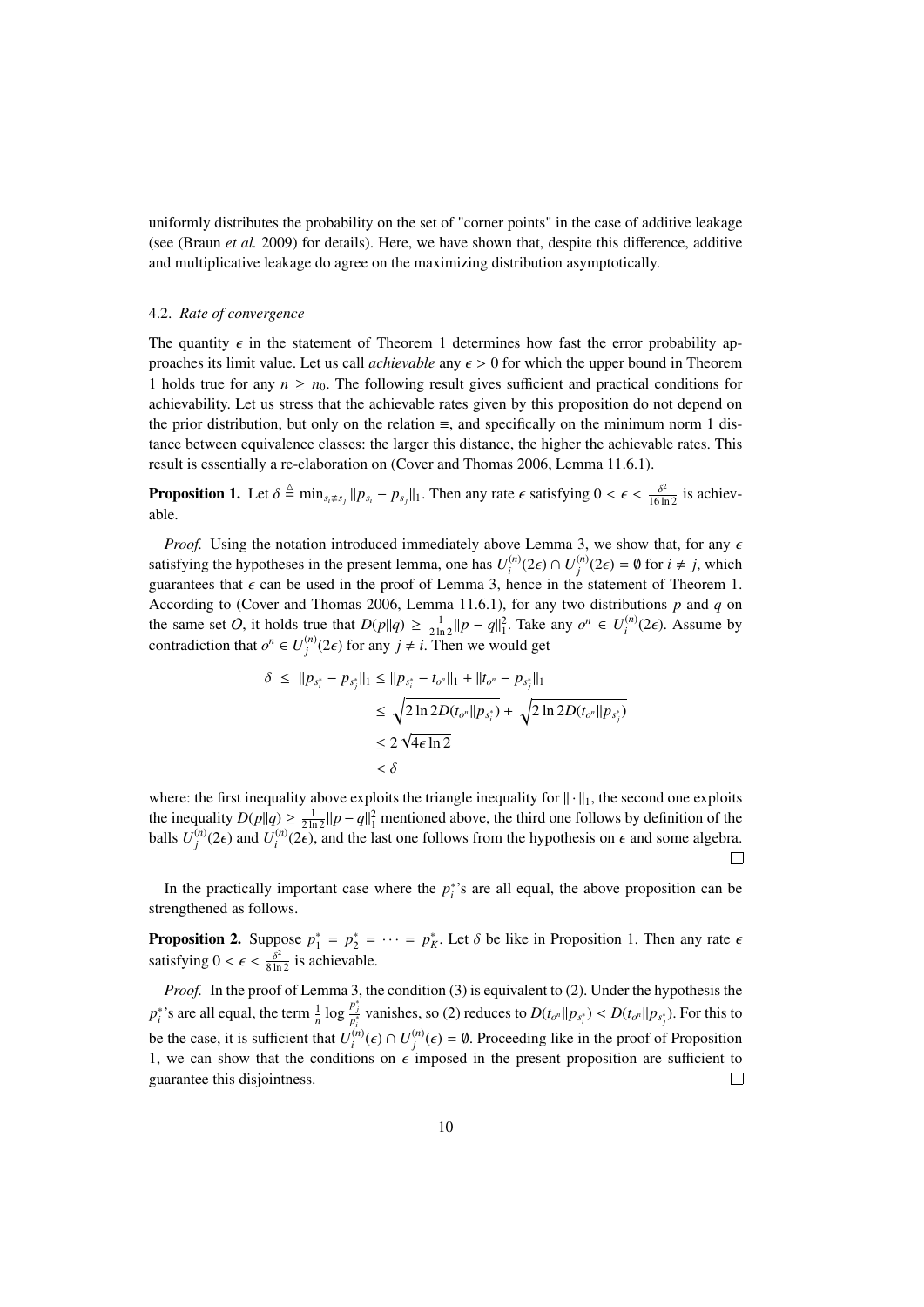The above results prompt the following question. Suppose one somehow ignores the rows of  $p(\cdot|\cdot)$  that are close together with each other, and only consider rows that are far from each other: is it then possible to achieve a higher rate of convergence  $\epsilon$ ? The answer is expected to be *yes*, although ignoring some rows might lead to a possibly higher asymptotic error probability. In other word, it should be possible to trade off accuracy in guessing with rate of convergence. This is the content of the next proposition.

**Proposition 3.** Let  $\emptyset \neq S_0 \subseteq \{s_1^*, ..., s_K^*\}$ . Then there is  $\epsilon > 0$  only depending on the rows  $p_s$ , *s* ∈  $S_0$ , of  $p(\cdot|\cdot)$ , such that for each  $n \ge n_0 \stackrel{\triangle}{=} \epsilon^{-1} \max_{s_i^*, s_j^* \in S_0} \log(\frac{p_i^*}{p_j^*})$ , it holds true that

$$
P_e(n) \le 1 - (\sum_{s_j^* \in S_0} p_j^*) \cdot r(n)
$$
 with  $r(n) = 1 - (n+1)^{|O|} \cdot 2^{-n\epsilon}$ .

*Proof.* For any *n*, let  $A_s^{(n)}$  ( $s \in S$ ) be the acceptance regions determined by any map guessing function. Choose any  $s^* \in S_0$ . Define the new acceptance regions  $B_s^{(n)}$  as follows:  $B_s^{(n)}$  $\stackrel{\triangle}{=} \emptyset$  if  $s \notin \mathcal{S}_0$ ;  $B_s^{(n)}$  $\stackrel{\triangle}{=} A_s^{(n)}$  if  $s \in S_0 \setminus \{s^*\}; B_{s^*}^{(n)} \stackrel{\triangle}{=} A_{s^*}^{(n)} \cup \cup_{s \notin S_0} A_s^{(n)}$ . For each *n*, the regions  $B_s^{(n)}$  determine a new guessing function, say g', which will in general *not* be MAP. Now, repeating the computation in the proof of Theorem 1 with the regions  $B_s^{(n)}$  instead of  $A_s^{(n)}$ , one finds

$$
P_e^{(g')}(n) \le 1 - (\sum_{s_j^* \in S_0} p_j^*) \cdot (1 - (n+1)^{|O|} \cdot 2^{-n\epsilon}).
$$

The wanted result follows from the optimality of the map rule, which implies  $P_e(n) \leq P_e^{(g')}(n)$ .

These concepts are demonstrated in the following example.

Example 1. *Consider the small imperative procedure* p() *described below. There,* h *and* l *are two-bits integer global variables, while* rnd() *is a procedure returning a random real value in the interval* [0, 1]*. Boolean values* true *and* false *are identified with integers 1 and 0, respectively.*

```
proc p();
{
l=rnd();
 if not(h mod 2) then l=(l \ge 0.5) else l=1+(l \ge 0.5 + (h \text{ div } 2)*10^{k}-5) ):
 return l
}
```
*Now we consider the case that* h *is a sensitive variable, whose initial vale is initially chosen in the range 0..3, and then never modified. We assume that* p() *can be invoked several times. One is interested in analysing the asymptotic information leakage relative to* h *caused by* p()*. We can model the procedure* p() *as an information hiding system, as follows.*

Let  $S = \{0, 1, 2, 3\}$  *be the set of possible values of h, and*  $O = \{0, 1, 2\}$  *the set of possible values returned by* p()*. The prior probability distribution on* S *is non-uniform and given by:*  $p(0) = p(1) = \frac{1}{2} - 10^{-9}$  *and*  $p(2) = p(3) = 10^{-9}$ . The behaviour of **p**() *can be described by the conditional probability matrix displayed on the next page.*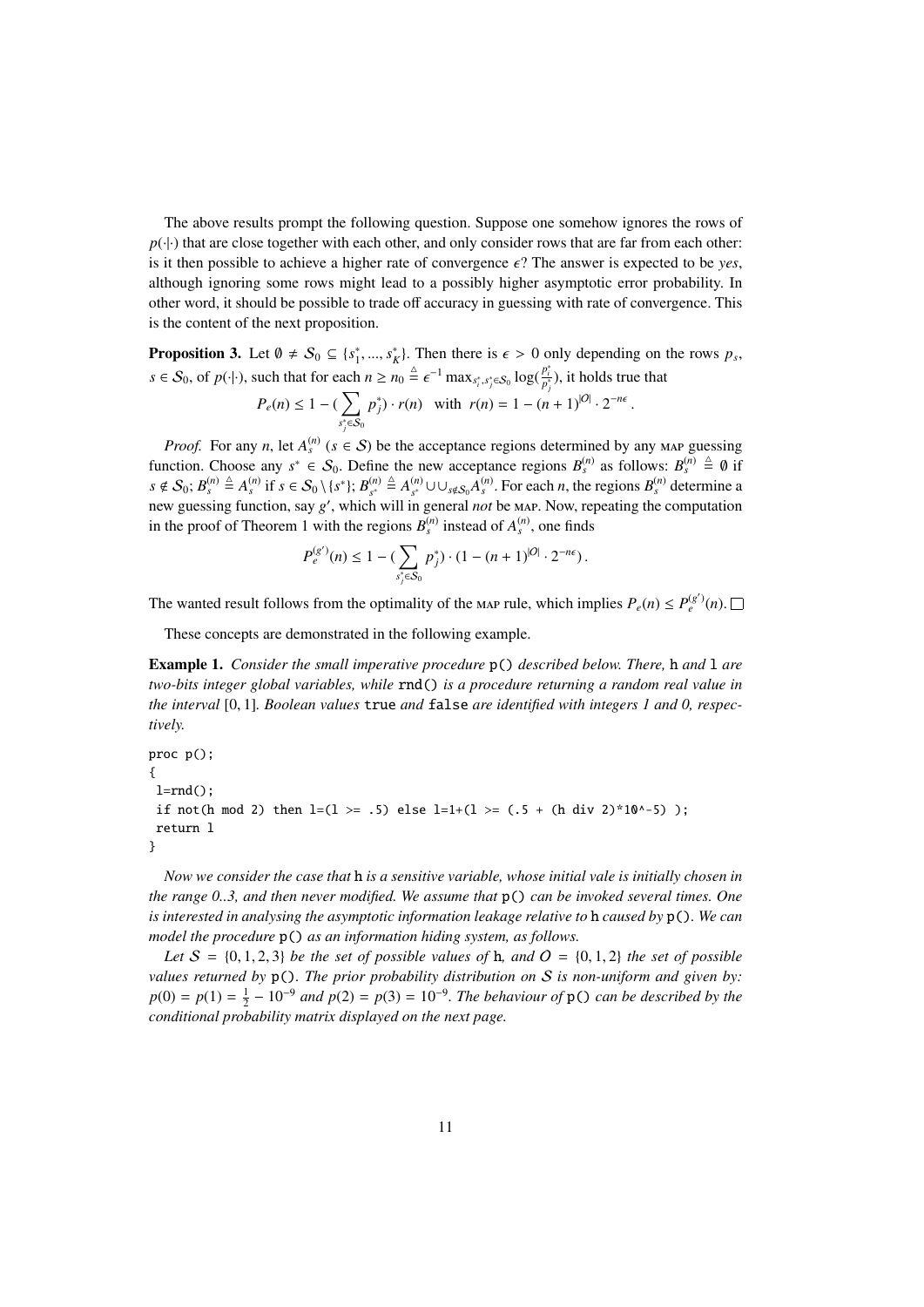|                         | $\overline{0}$ |                         | 2                       |
|-------------------------|----------------|-------------------------|-------------------------|
| 0                       | $\frac{1}{2}$  | $\frac{1}{2}$           | 0                       |
| 1                       | 0              | $\frac{1}{2}$           | $\frac{1}{2}$           |
| $\overline{\mathbf{c}}$ | $\frac{1}{2}$  | $\frac{1}{2}$           | 0                       |
| 3                       | 0              | $\frac{1}{2} + 10^{-5}$ | $\frac{1}{2} - 10^{-5}$ |

*Note that*  $0 \equiv 2$ *. Applying Theorem 1, we find that, for n sufficiently large,*  $1 - E \leq P_e(n) \leq$ 1 − *E* · *r*(*n*)*, where E* = 1 − 10<sup>-9</sup> *and r*(*n*) = 1 − (*n* + 1)<sup>3</sup> · 2<sup>-*n*ε</sup>. Applying Proposition 1, we find *that any rate*  $\epsilon$  < 3.6067 × 10<sup>-11</sup> *is achievable. Thus the convergence to the value*  $1 - E = 10^{-9}$ *is very slow. One wonders if there is some value*  $1 - E'$  *that is only slightly higher than*  $1 - E$ *, but that can be reached much faster. This is indeed the case. Observe that rows* 1 *and* 3 *are very close with each other in norm-1 distance:*  $||p_1 - p_3||_1 = 2 \times 10^{-5}$ *. We can discard row* 3*, which has a very small probability, and then apply Proposition 3 with*  $S_0 = \{0, 1\}$  *to get* 

$$
P_e(n) \le 1 - E' \cdot r'(n)
$$

*where*  $E' = \frac{1}{2} - 10^{-9} + \frac{1}{2} - 10^{-9} = 1 - 2 \times 10^{-9}$  and  $r'(n) = 1 - (n + 1)^3 \cdot 2^{-n\epsilon'}$ . The rate  $\epsilon'$  can be *computed by applying Proposition 2, as*  $p(0) = p(1)$ *. By doing so, we get that any*  $\epsilon' < 0.18034$  *is*<br>*achievable. This implies that the value 1.* E' is approached much faster as n grows. For instance *achievable. This implies that the value* 1−*E* 0 *is approached much faster as n grows. For instance, already after n* = 350 *invocations we get that*  $(1 - E')/P_e(n) > 0.99$ .

Remark 4 (on optimal achievable rates). *Proposition 1 does not give indications as to the best achievable rate. Now, the case*  $|S| = 2$ , in which the attacker has to decide between  $s_1$  and  $s_2$ , *corresponds to classical* Bayesian hypothesis testing. In this case, provided the distributions  $p_{s_1}$ *and p<sup>s</sup>*<sup>2</sup> *have both full support (are everywhere positive on* O*), it is well-known that the optimal rate of convergence*  $\epsilon$  *is given by the* Chernoff Information *between*  $p_{s_1}$  *and*  $p_{s_2}$  *(see (Cover and Thomas 2006, Ch 11) for datails), It is possible to axtend this result to the general case of and Thomas 2006, Ch.11) for details). It is possible to extend this result to the general case of multiple hypotesis testing, hence to our setting, again with the proviso that all the distributions psi have full support: in this case, the rate of convergence will be given by the* least *Cherno*ff *Information between any two distinct distributions (Leang and Johnson 1997). In practice, we have found that most of the times Proposition 1 and 2 provide very good approximations of the optimal achievable rates.*

# 5. Examples

#### 5.1. *Timing leaks and blinding in modular exponentiation*

In the '90's, P. Kocher showed that rsa and other public-key crypto-systems are subject to sidechannel attacks exploiting information leaked by implementations of the modular exponentiation algorithm, such as execution time (Kocher 1996) and/or power consumption (Kocher *et al.* 1999). Many of these attacks are based on the assumption that the attacker can observe repeated independent execution of the system, throughout which the exponent – the secret key – is kept fixed. Here, we concentrate on timing attacks. *Blinding* (Kocher 1996) was early proposed as a countermeasure to thwart such attacks. The essence of blinding is that exponentiation is performed on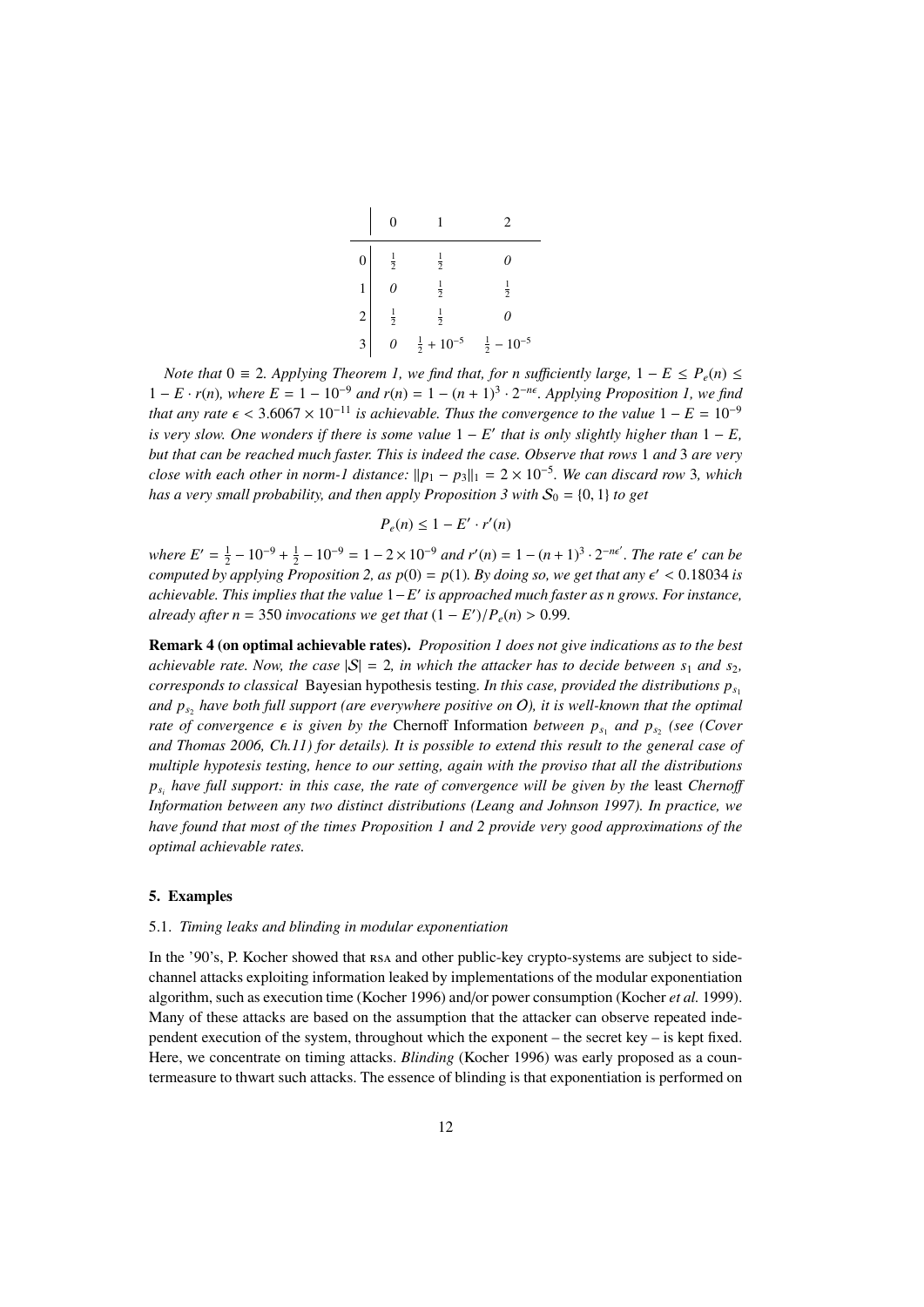a random message unknown to the attacker, rather than on the original message (to be decrypted or digitally signed) known to the attacker. This appears to be sufficient to thwart Kocher's attack, which is of chosen-ciphertext type.

Köpf and Dürmuth (Köpf and Dürmuth 2009) have recently argued that, however effective in practice, the exact degree of protection provided by blinding remains unclear. They therefore propose to enhance blinding with *bucketing*, a technique by which the algorithm's execution times are adjusted so as to always fall in one of few predefined values. This allows them to prove information-theoretic bounds, based on Shannon's entropy, on the quantity of information leaked by the algorithm. This quantity is in fact very small for typical rsa parameters, which lets them conclude that bucketing in the presence of blinding provides a formal guarantee of security, at the cost of a very moderate overhead. In another recent work (Köpf and Smith 2010), Köpf and Smith have extended this result to the case of one-try attacks, where the leaked information is measured in terms of min-entropy, which is precisely the log of the multiplicative leakage  $L_{\rm x}$  we have considered.

Below, we refine Köpf and Smith's analysis, under a reasonable assumption on the functioning of the algorithm that will be described shortly. We consider an implementation of the modular exponentiation algorithm with blinding, but *no* bucketing. To such an implementation, there corresponds an information hiding system where:  $S = \mathcal{K} = \{0, 1\}^N$  is the set of private keys i.e. the possible expanants of the algorithm over which we assume a uniform distribution.<sup>†</sup> keys, i.e. the possible exponents of the algorithm, over which we assume a uniform distribution<sup>‡</sup>;  $O = \{t_1, t_2, ...\}$  is the set of possible execution times;  $p(t|k)$  is the probability that, depending on the deciphered message, the execution of the algorithm takes times *t* given that the private key is *k*. To be more specific about the last point, we assume an underlying set of messages M, with a known prior distribution  $p_M(m)$ , and a function<sup>§</sup> time :  $M \times S \rightarrow O$  that yields the duration of the execution of the algorithm when its argument is a given pair (*m*, *<sup>k</sup>*). Then the entries of the probability matrix  $p(t|k)$  can be defined thus

# $p(t|k) \triangleq \sum_{m \in \mathcal{M}:\text{time}(m,k)=t} p_M(m)$ .

Now, modular exponentiation functions in such a way that at the *i*-th iteration ( $0 \le i \le N$ ), either a squaring or *both* a squaring and a multiply are performed, depending on whether the *i*-th bit of the exponent is 0 or 1. Given this functioning, it seems reasonable to assume that, for each *m*, *the execution time only depends on the number of '1' digits in k*. In other words, we assume that whenever *k* and *k*<sup>*'*</sup> have the same Hamming weight, time(*m*, *k*) = time(*m*, *k*<sup>*'*</sup>), for any *m*.<br>From this assumption and the definition of  $p(t|k)$ , it follows that whenever *k* and *k*<sup>*'*</sup> have the same From this assumption and the definition of  $p(t|k)$ , it follows that whenever  $k$  and  $k'$  have the same Hamming weight then  $p(\cdot|k) = p(\cdot|k')$ . So, in the system there are *at most* as many  $\equiv$ -classes as Hamming weights, that is  $N + 1$ . The results in Section 4 then allow us to conclude that for any *n* 

$$
P_e(n) \geq 1 - \frac{N+1}{2^N}.
$$

For any practical size of the key, say  $N = 1024$ , this value is  $\approx 1$ . Accordingly, additive and multiplicative leakage satisfy, asymptotically,

<sup>‡</sup> In the case of rsa, a negligible fraction of the exponents is ruled out by virtue of number theoretic requirements, so the resulting distribution is not exactly uniform on S. This fact does not substantially affect the significance of our analysis.

 $\frac{1}{2}$  A more realistic modeling would make time(*m*, *k*) a joint probability distribution. Again, this modification would not affect the final result.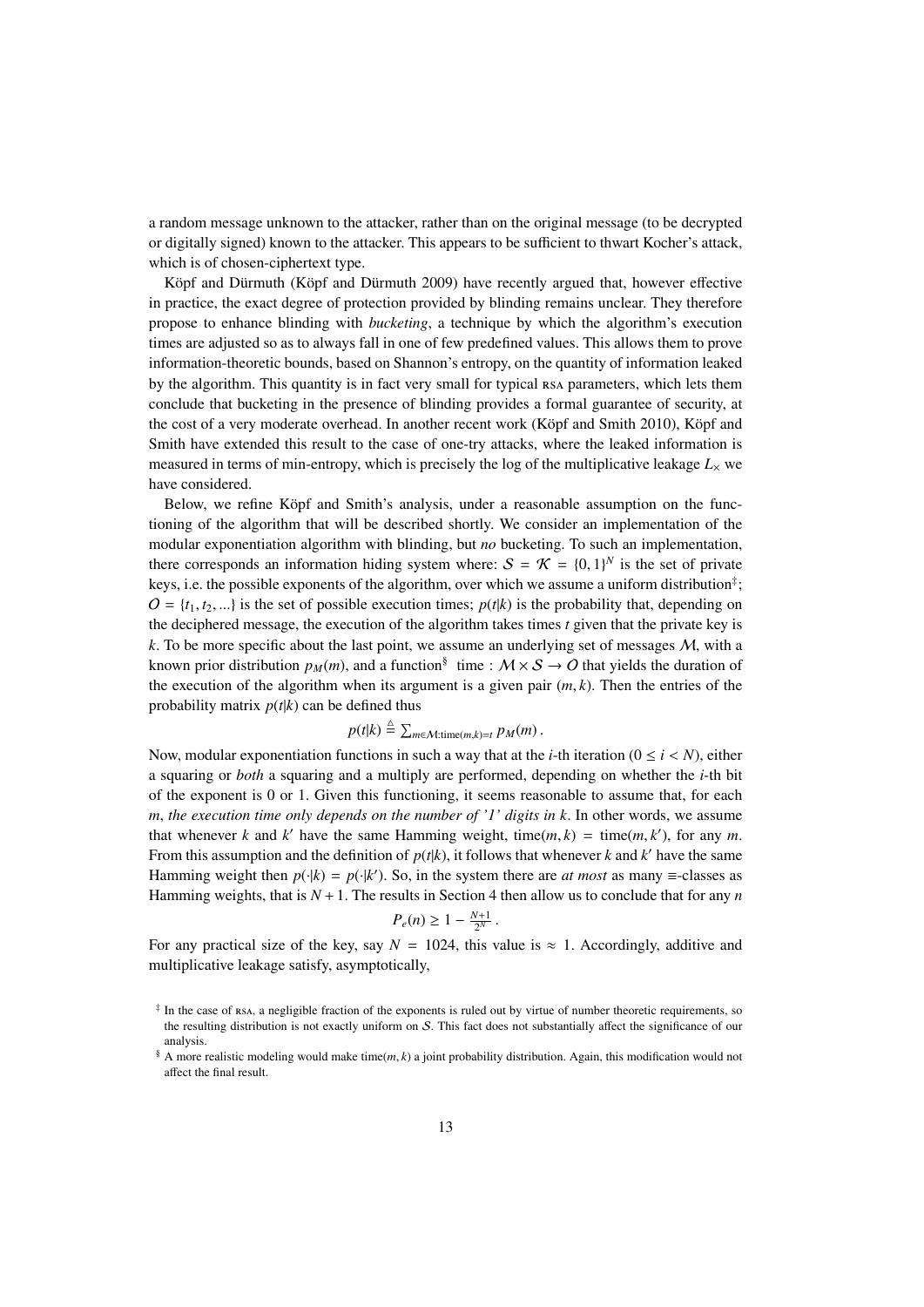$$
L_+ \leq \frac{N}{2^N} \quad \text{and} \quad L_\times \leq N+1 \, .
$$

 $L_+ \leq \frac{N}{2^N}$  and  $L_\times \leq N + 1$ .<br>For any practical size of the key, say  $N = 1024$ , these upper bounds yield negligible values:  $L_{+} \approx 0$  and  $L_{\times} \le 1025$ . In the latter case, taking the log we obtain that no more than  $log(1025)$ <sup>10</sup>.001 bits of min-entropy are leaked, out of 1024. In conclusion, under the further assumption on the behaviour of modular exponentiation we made above, blinding alone appears to provide satisfactory guarantees of security against one-try attacks.

#### 5.2. *Protocol re-execution in Crowds*

The Crowds protocol (Reiter and Rubin 1998) is designed for protecting the identity of the senders of messages in a network where some of the nodes may be corrupted, that is, under the control of an attacker. Omitting a few details, the functioning of the protocol can be described quite simply: the sender first forwards the message to a node of the network chosen at random; at any time, any node holding the message can decide whether to (a) forward in turn the message to another node chosen at random, or (b) submit it to the final destination. The choice between (a) and (b) is made randomly, with alternative (a) being assigned probability  $p_f$  (forwarding probability) and alternative (b) probability  $1 - p_f$ . The rationale here is that, even if a corrupted node *C* receives the message from a node *N* (in the Crowds terminology, *C detects N*), *C*, hence the attacker, cannot decide whether *N* is the original sender or just a forwarder. In fact, given that *N* is detected, the probability of *N* being the true sender is only slightly higher than that of any other node being the true sender. So the attacker is left with a good deal of uncertainty as to the sender's identity. Reiter and Rubin have showed that, depending on  $p_f$ , on the fraction of corrupted nodes in the network and on a few other conditions, Crowds offers very good guarantees of anonymity (see (Reiter and Rubin 1998)).

Chatzikokolakis et al. have recently analyzed Crowds from the point of view of information hiding systems and one-try attacks (Chatzikokolakis *et al.* 2008; Chatzikokolakis *et al.* 2008b). In their modelling,  $S = \{s_1, ..., s_m\}$  is the set of possible senders (honest nodes), while O =  ${d_1, ..., d_m}$  is the set of observables. Here each  $d_i$  has the meaning that node  $s_i$  has been detected by some corrupted node. The conditional probability matrix is given by

 $p(d_j|s_i) \triangleq Pr(s_j)$  is detected |  $s_i$  is the true sender and some honest node has been detected)

(see (Reiter and Rubin 1998) for details of the actual computation of these quantities). An example of such a system with *m* = 20 users, borrowed from (Chatzikokolakis *et al.* 2008b), is given in Figure 1.

The interesting case for us is that of re-execution, in which the protocol is executed several times, either forced by the attacker himself (e.g. by having corrupted nodes suppress messages) or by some external factor, and the sender is kept fixed through the various executions. This implies the attacker collects a sequence of observations  $o^n = (o_1, ..., o_n) \in O^n$ , for some *n*.<br>The repeated executions are assumed to be independent, hence we are precisely in the setting The repeated executions are assumed to be independent, hence we are precisely in the setting considered in this paper. This case is also considered in (Chatzikokolakis *et al.* 2008b), which gives lower bounds for the error probability holding for any *n*. Our results in Section 4 generalize those in (Chatzikokolakis *et al.* 2008b) by providing both lower- and upper- bounds converging exponentially fast to the asymptotic error probability. As an example, for the system in the table above, we have  $P_e(n) \rightarrow 0$ , independently of the prior distribution on the senders. An achievable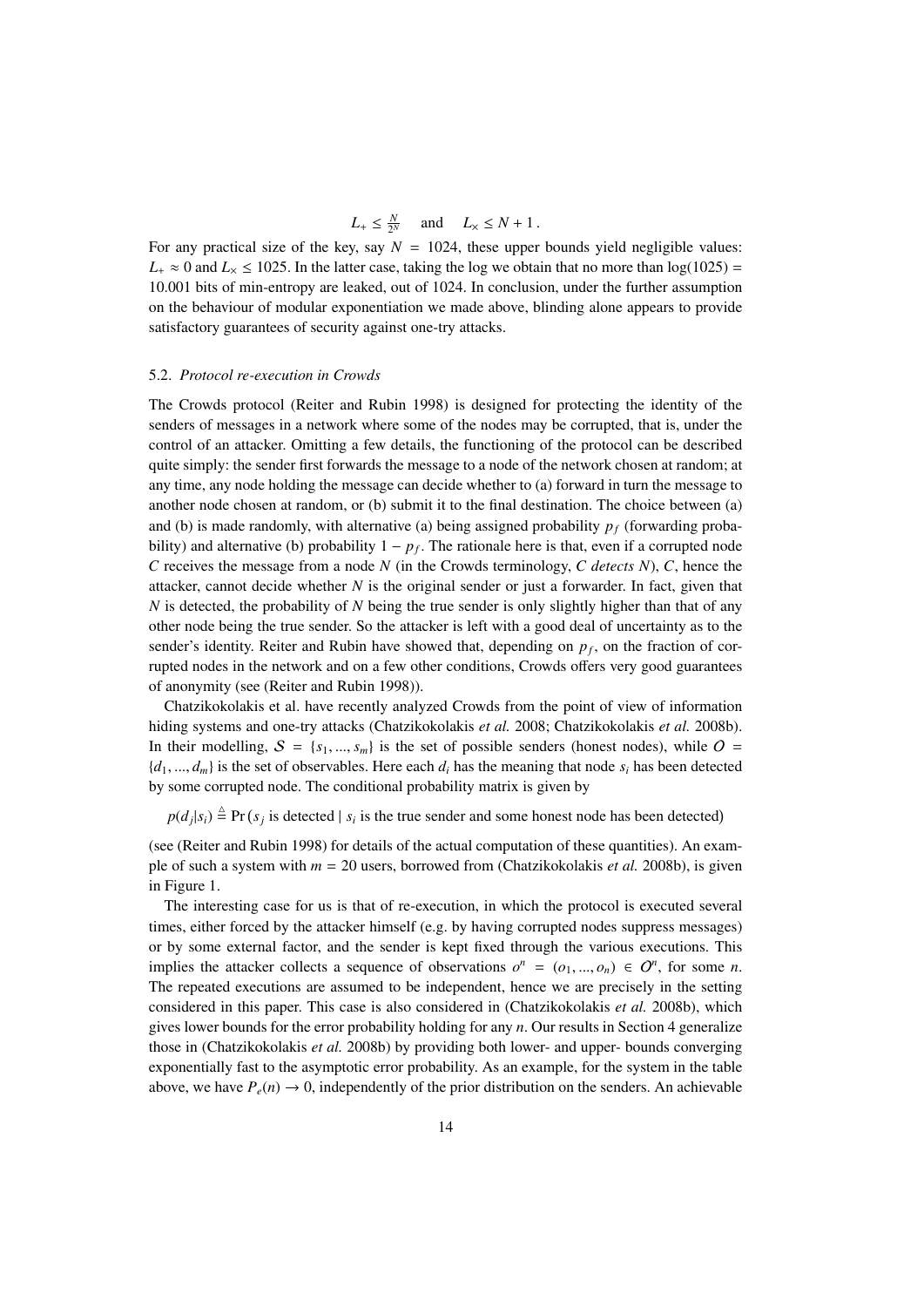

Figure 1. The conditional probability matrix of Crowds for 20 honest nodes, 5 corrupted nodes and  $p_f = 0.7$ .

convergence rate, estimated with the method of Proposition 1, is  $\epsilon \approx 0.13965$ . This implies that already after observing  $n = 1000$  re-executions the probability of error is, using the refined bound given in Remark  $1, < 0.01$ .

It is worth to stress that protocol re-execution is normally prevented in Crowds for the very reason that it decreases anonymity, although it may be necessary in some cases. See the discussion on static vs. dynamic paths in (Reiter and Rubin 1998).

#### 5.3. *Hamming weight attacks against S-boxes*

Timing (Kocher 1996) and power analysis (Kocher *et al.* 1999) are two flavours of side-channel *correlation attacks* against cryptographic devices (Brier *et al.* 2004; Standaert *et al.* 2009). These attacks presuppose, explicitly or implicitly, that attacker knows the inputs (messages) processed by the target device<sup>¶</sup>. Basically, the attack is carried out by simulating the device's computations under the different candidate keys, each time using as inputs the same messages processed by the device. This way, the attacker obtains different samplings of the leakage from the side-channel, one for each candidate key. He will then choose the key that generates the sampling that is most correlated with the one obtained from the device.

Here, we wonder to what extent knowledge of the messages is necessary to extract significant amount of information from the side-channel. Differently from correlation attacks, we will therefore assume that input messages have a nonzero, moderate redundancy, but not that they are known to the attacker. We analyze the case of pes S-boxes. Similar analyses could be conducted against different types of symmetric keys devices. Our analysis applies to any round, in fact, to any context where an adversary may get to observe the Hamming weight of the S-box output. A des S-box can be described as a function that takes as an input a pair of a message and a key and yields as an output a block of ciphertext,  $SB : \mathcal{K} \times \mathcal{M} \to C$ , where:  $\mathcal{K} = \{0, 1\}^6$  is the set of kays  $M = \{0, 1\}^6$  is the set of massages and  $C = \{0, 1\}^4$  is the set of ciphertexts. The internal of keys,  $M = \{0, 1\}^6$  is the set of messages and  $C = \{0, 1\}^4$  is the set of ciphertexts. The internal data illustration of the day is a set of contract the set of contract the set of contract of the day is a set of co details of the device are unimportant for the purpose of this illustration. We assume a uniform prior distribution on  $\mathcal K$  and some known prior distribution on  $\mathcal M$ , say  $p_M$ . Similarly to (Kelsey *et al.* 2000), we assume the attacker can create a side-channel delivering him the Hamming weight of the target S-box' output. To the S-box thus described there corresponds an information hiding

 $\P$  In some circumstances, this knowledge is granted by the application. For example, in an attack against the final round of any Feistel cipher, the left half of the output is also the input of the target round function (see (Kelsey *et al.* 2000)).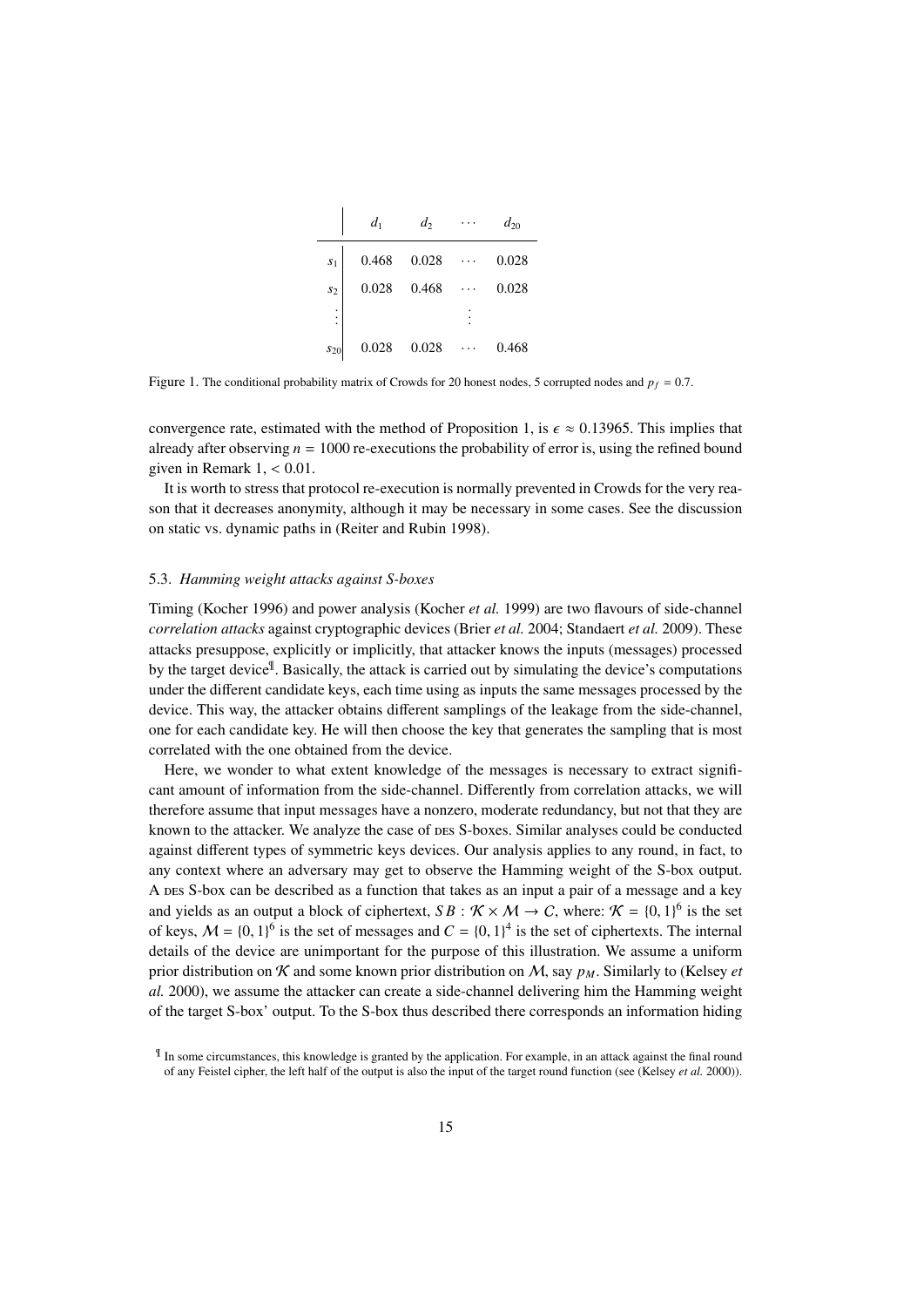system where:  $S = K$ ,  $O = \{0, 1, 2, 3, 4\}$  is the set of observables, i.e. the Hamming weights, and  $p(o|k)$  is defined as

$$
p(o|k) \triangleq \sum_{m \in \mathcal{M}: W(SB(m,k))=o} p_M(m)
$$

where  $W(\cdot)$  is the Hamming weight function.

We report here on our results about the first of the eighth S-boxes of pes. Analysis of other Sboxes leads to similar conclusions. The distribution of the plaintext, *pM*, plays a crucial role here: the lower the redundancy, the less information is expected to be extracted from the side-channel. For example, if  $p_M$  is the uniform distribution (0% redundancy), then it is easy to see that all the rows of the matrix  $p(o|k)$  are the same, hence  $P_e(n) = 1 - 1/64$  for each *n*: the adversary cannot do any better than random guessing. For our analysis, we have chosen a plaintext with a redundancy of about 27% ( $H(p_M) = 4.39$  bits), obtained by sampling ascut ext from some web pages. In the resulting matrix,  $p(o|k)$ , all the rows are different, which implies that  $P_e(n) \rightarrow 0$ . Concerning the rate of convergence, the method of norm-1 difference (Proposition 1) yields  $\epsilon \approx 4.0822 \times 10^{-4}$ .<br>This means that with  $n > 1.7 \times 10^5$  observations the error probability is  $\epsilon \approx 0.045$  (here and in This means that with  $n \ge 1.7 \times 10^5$  observations the error probability is < 0.045 (here and in what follows, we use the refined bound given in Remark 1). Discarding the keys corresponding to the seven shortest norm-1 distances, one would get  $\epsilon \approx 1.2179 \times 10^{-3}$ . Applying Proposition 3, one gets an error probability  $\epsilon > 0.11$  elizeady with  $n = 6 \times 10^4$  observations. 3, one gets an error probability  $\leq 0.11$  already with  $n = 6 \times 10^4$  observations.

In a more realistic scenario, the attacker could not directly measure the Hamming weight of the target S-box, but rather the global weight of the eight S-boxes composing the round function of des. This scenario can be modeled as a noisy version of the previous one. The Hamming weight of the target S-box, *O*, is now disturbed by the noise *N*, the sum of the Hamming weights of the remaining seven S-boxes, say  $W_2$ , ...,  $W_8$ . Assuming that the variables  $W_i$  are independent from each other and from *O* and identically distributed – this is not strictly true, but seems a reasonable approximation – the central limit theorem would tell us that their sum  $N = \sum_{i=2}^{8} W_i$ has approximately a normal distribution. Here, for simplicity we model *N* as a random variable having binomial distribution  $B(n, p)$  with  $n = 28$  and  $p = \frac{1}{2}$ . What is observed by the attacker now is  $O' \triangleq O + N$ . Hence the new set of observables is  $O' = \{0, ..., 32\}$ . Explicitly, for each  $i \in O'$  and  $k \in K$  the entries of the new conditional probability metric  $n'(k)$  are given by *i* ∈ *O*' and *k* ∈ *K*, the entries of the new conditional probability matrix  $p'(\cdot|\cdot)$  are given by

$$
p'(i|k) \stackrel{\triangle}{=} \Pr(O + N = i | K = k) = \sum_{j=0}^{\min\{i,4\}} p(j|k) \cdot {28 \choose i-j} \cdot 2^{-28}.
$$

Proposition 1 applied to the matrix  $p'(\cdot|\cdot)$  yields a rate of  $\epsilon \approx 1.9275 \times 10^{-6}$ . Theorem 1 gives  $p_{\ell}(n) \le 0.0007$  for  $n > 4.2 \times 10^8$ . As expected, the convergence rate is lower than in the poiseless  $P_e(n)$  < 0.0007 for  $n \ge 4.2 \times 10^8$ . As expected, the convergence rate is lower than in the noiseless case. However, the effort needed to break the system is certainly in the reach of a well determined attacker.

Our simple analysis confirms that unprotected implementations of des S-boxes are quite vulnerable to attacks based on Hamming weights. Software simulations have reinforced this conclusion, showing that, in practice, a good success probability for the adversary is achieved with a relatively small *n*. For instance, in the noiseless case, already with  $n = 10<sup>3</sup>$ , we have obtained an experimental success rate of 99%.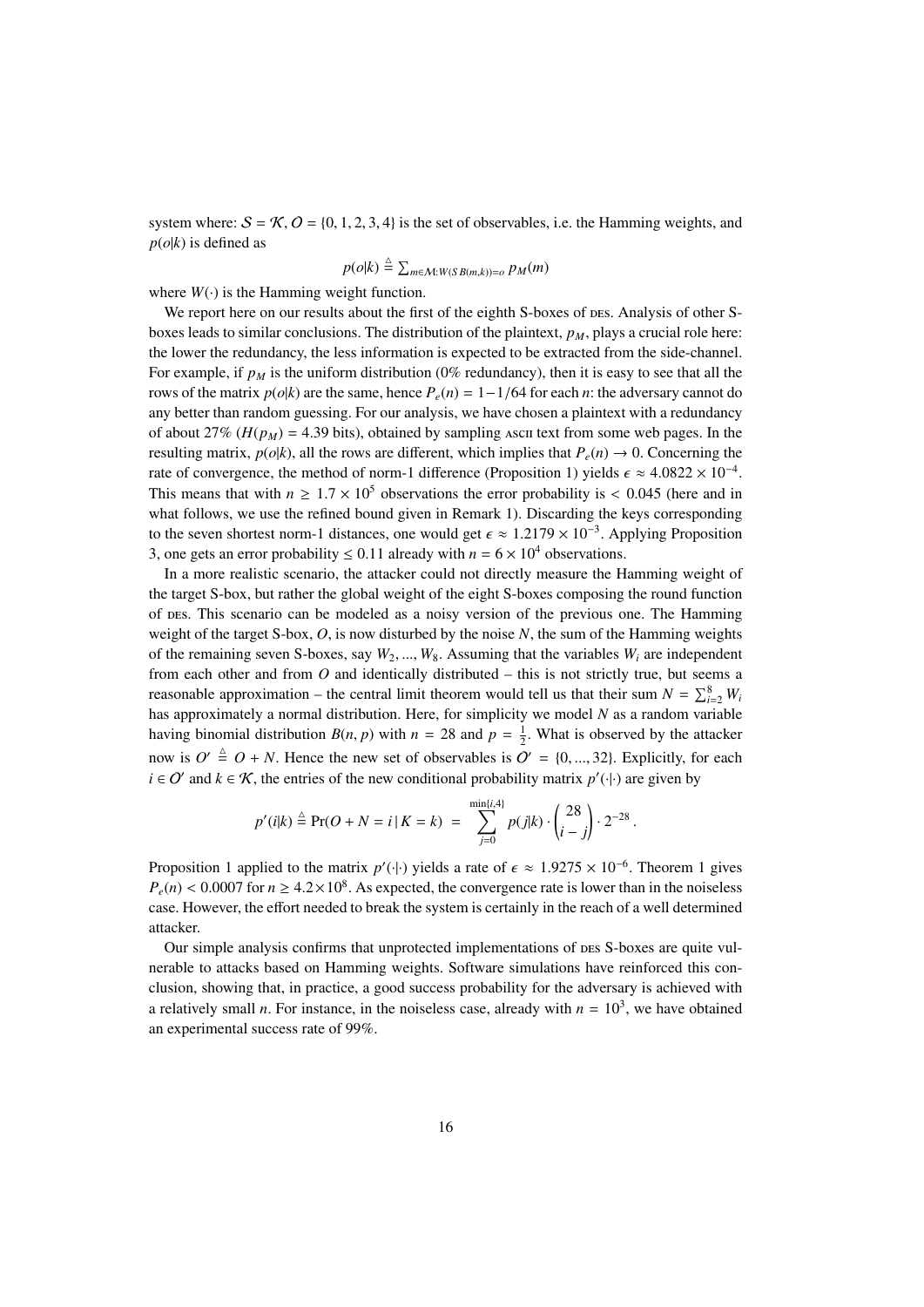#### 6. Sequential observations and hidden Markov models

The attack model discussed in the preceding sections presupposes that the computation involving the secret information takes place in a single step. Or, more accurately, that the intermediate states of the computation are not accessible to the attacker. Here, we consider a more refined scenario, where computations may take several steps to terminate, or even not terminate at all. In any case, to each state of the computation there corresponds one observation on the part of the attacker. Hence, to each computation there corresponds a sequential *trace* of observations. The attacker may collect multiple such traces, corresponding to multiple independent executions of the system. Throughout these executions, the secret information is kept fixed. This set up is well suited to describe situations where the attacker collects information from different sources at different times, like in a coalition of different local eavesdroppers. An instance of this situation in the context of an anonymous routing application will be examined later on.

Discrete-time Hidden Markov Models (Rabiner 1989) provide a convenient setting to formally model such systems, which we may designate as *sequential* information hiding system.

#### 6.1. *Definitions*

Let S and O be finite sets of states and observations, respectively. A (discrete-time, homogeneous) *Hidden Markov Model (*hmm*)* with states in S and observations in O is a a pair of random processes  $\langle (S_i)_{i \ge 1}, (O_i)_{i \ge 1} \rangle$ , such that, for each  $t \ge 1$ 

- $\frac{1}{\sqrt{2}}$  *S<sub>t</sub>* and *O<sub>t</sub>* are random variables taking values in *S* and *O*, respectively; and,
- the following equalities hold true (whenever the involved conditional probabilities are defined):

$$
\Pr(S_{t+1} = s_{t+1}|S_t = s_t, O_t = o_t, ..., S_1 = s_1, O_1 = o_1) = \Pr(S_{t+1} = s_{t+1}|S_t = s_t) \tag{4}
$$
\n
$$
\Pr(O_t = o_t|S_t = s_t, S_{t-1} = s_{t-1}, O_{t-1} = o_{t-1}, ..., S_1 = s_1, O_1 = o_1) = \Pr(O_t = o_t|S_t = s_t) \tag{5}
$$

Moreover, the value of the above probabilities does not depend on the index *t*, but only on  $s_t$ ,  $s_{t+1}$  and  $o_t$ .

Equation (4) says that the state at time  $t + 1$  only depends on the state at time *t*, that is  $(S_i)_{i \geq 1}$ forms a Markov chain. Equation (5) says that the observation at time *t* only depends on the state at time *t*. A consequence of this equation is that the state at time  $t + 1$  is independent from the observation at time *t*, given the state at time *t*, that is

$$
Pr(O_t = o_t, S_{t+1} = s_{t+1} | S_t = s_t) = Pr(O_t = o_t | S_t = s_t) \cdot Pr(S_{t+1} = s_{t+1} | S_t = s_t).
$$
 (6)

Graphically, a hmm can be represented by a diagram like the one below, where the nodes are random variables and the presence of a pair of arrows  $X \leftarrow Y \rightarrow Z$  or  $X \rightarrow Y \rightarrow Z$  signifies conditional independence of *X* and *Z* given *Y*.



Assume now  $S = \{s_1, ..., s_m\}$  and  $O = \{o_1, ..., o_l\}$ . A finite-state  $HMM$  on  $S$  and  $O$  is completely specified by, hence can be identified with, a triple  $(\pi, F, G)$  such that: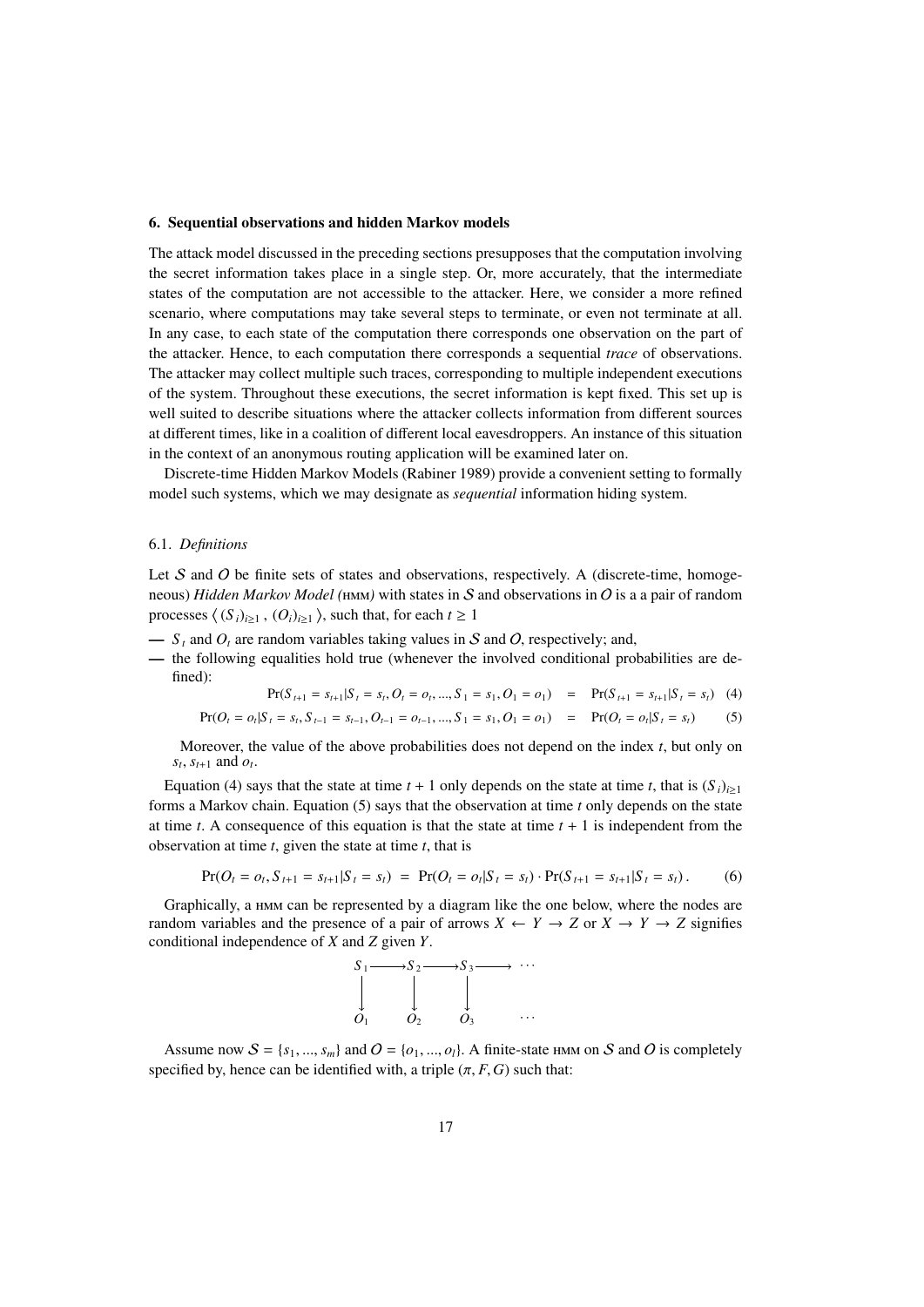- $-\pi \in \mathbb{R}^{1 \times m}$  is a row-vector representing the prior distribution on S, that is  $\pi(i) = p(S_1 = s_i)$  for each  $1 \le i \le m$ . each  $1 \le i \le m$ ;
- *→ F* ∈  $\mathbb{R}^{m \times m}$  is a matrix such that *F*(*i*, *j*) is the probability of transition from *s<sub>i</sub>* to *s<sub>j</sub>*, for  $1 \leq i, j \leq m$ ;
- *→ G* ∈  $\mathbb{R}^{m \times l}$  is a matrix such that *G*(*i*, *j*) is the probability of observing  $o_j$  at state  $s_i$ , for  $1 \le i \le m$  and  $1 \le i \le l$ *m* and  $1 \leq j \leq l$ .

In our scenario, a Bayesian attacker targets the first state of the computation, that is the value of *S* <sup>1</sup>. We are interested in analyzing the attacker's probability of error after observing *n* traces of length *t*, corresponding to *n* conditionally independent executions of the system up to and including time *t*, as both *n* and *t* go to + $\infty$ . This we define in the following. Let  $\sigma$  range over the set of observation traces, that is  $O^*$ . For any  $\sigma = o_1 \cdots o_t$  ( $t \ge 0$ ) and  $s \in S$ , define<sup>ll</sup>

$$
p(\sigma | s) \stackrel{\Delta}{=} \Pr(O_1 = o_1, O_2 = o_2, ..., O_t = o_t | S_1 = s)
$$

with the proviso that  $p(\epsilon | s) \stackrel{\Delta}{=} 1$ . We note that for any fixed  $t \ge 0$  and  $s \in S$ ,  $p(\sigma | s)$  defines a probability distribution as  $\sigma$  ranges over  $O^t$ , the set of traces of length *t*, or *t-traces*. In other words for any fixed *t* we have an information biding system in the same of Section 3, with S as a words, for *any fixed t*, we have an information hiding system in the sense of Section 3, with S as a set of states,  $O^t$  as a set of observables, a conditional probability matrix  $p(\sigma|s)$  ( $s \in S$ ,  $\sigma \in O^t$ ) and  $\pi$  as a prior distribution on states. Call  $H^{(t)}$  this system. We have the following error probabilities  $\pi$  as a prior distribution on states. Call  $\mathcal{H}^{(t)}$  this system. We have the following error probabilities of interest  $(t > 0)$ . of interest  $(t > 0)$ :

$$
P_e^{(t)}(n) \stackrel{\triangle}{=} \text{probability of error after } n \text{ observations (of } t\text{-traces) in } \mathcal{H}^{(t)} \tag{7}
$$

$$
P_e^{(t)} \triangleq \lim_{n \to \infty} P_e^{(t)}(n) \tag{8}
$$

$$
P_e \stackrel{\triangle}{=} \lim_{t \to \infty} P_e^{(t)}.
$$
\n(9)

We will show in the next subsection that the above two limits exist and are easy to compute. Correspondingly, we have the information leakage quantities of interest (here  $P_{succ} = 1 - P_e$ ):

$$
L^{(t)}_{+}(n) \stackrel{\triangle}{=} P^{(t)}_{succ}(n) - \max_{s} \pi(s) \quad L^{(t)}_{+} \stackrel{\triangle}{=} P^{(t)}_{succ} - \max_{s} \pi(s) \quad L_{+} \stackrel{\triangle}{=} P_{succ} - \max_{s} \pi(s) \, .
$$

Multiplicative leakages are defined similarly.

# 6.2. *Results*

That the limit (8) exists is an immediate consequence of Theorem 1 applied to  $\mathcal{H}^{(t)}$ . Indeed, let us denote by  $\equiv^{(t)}$  the indistinguishability relation on states for  $\mathcal{H}^{(t)}$ , that is, explicitly

$$
s \equiv^{(t)} s' \text{ iff for each } \sigma \in O^t : p(\sigma|s) = p(\sigma|s').
$$

Let  $C_1^{(t)}$  $C_{K_t}^{(t)},..., C_{K_t}^{(t)}$ <br>rem 1 that  $K_t$  be the equivalence classes of  $\equiv$ <sup>(*t*)</sup> and let  $p_i^{*(t)}$  $\stackrel{\triangle}{=} \max_{s \in C_i^{(t)}} \pi(s)$ . Then we have by Theorem 1 that

$$
P_e^{(t)} = 1 - \sum_{i=1}^{K_t} p_i^{*(t)}.
$$
 (10)

Or, more formally,  $p(\sigma | s) \triangleq Pr(O_h = o_1, O_{h+1} = o_2, ..., O_{h+t-1} = o_t | S_h = s)$ , for any index h s.t.  $Pr(S_h = s) > 0$ . Note that this definition does not depend on the chosen index *h*, given that the chain is homogeneous. Also, we are assuming w.l.o.g. here that for each *s* there is an index *h* s.t.  $Pr(S_h = s) > 0$ .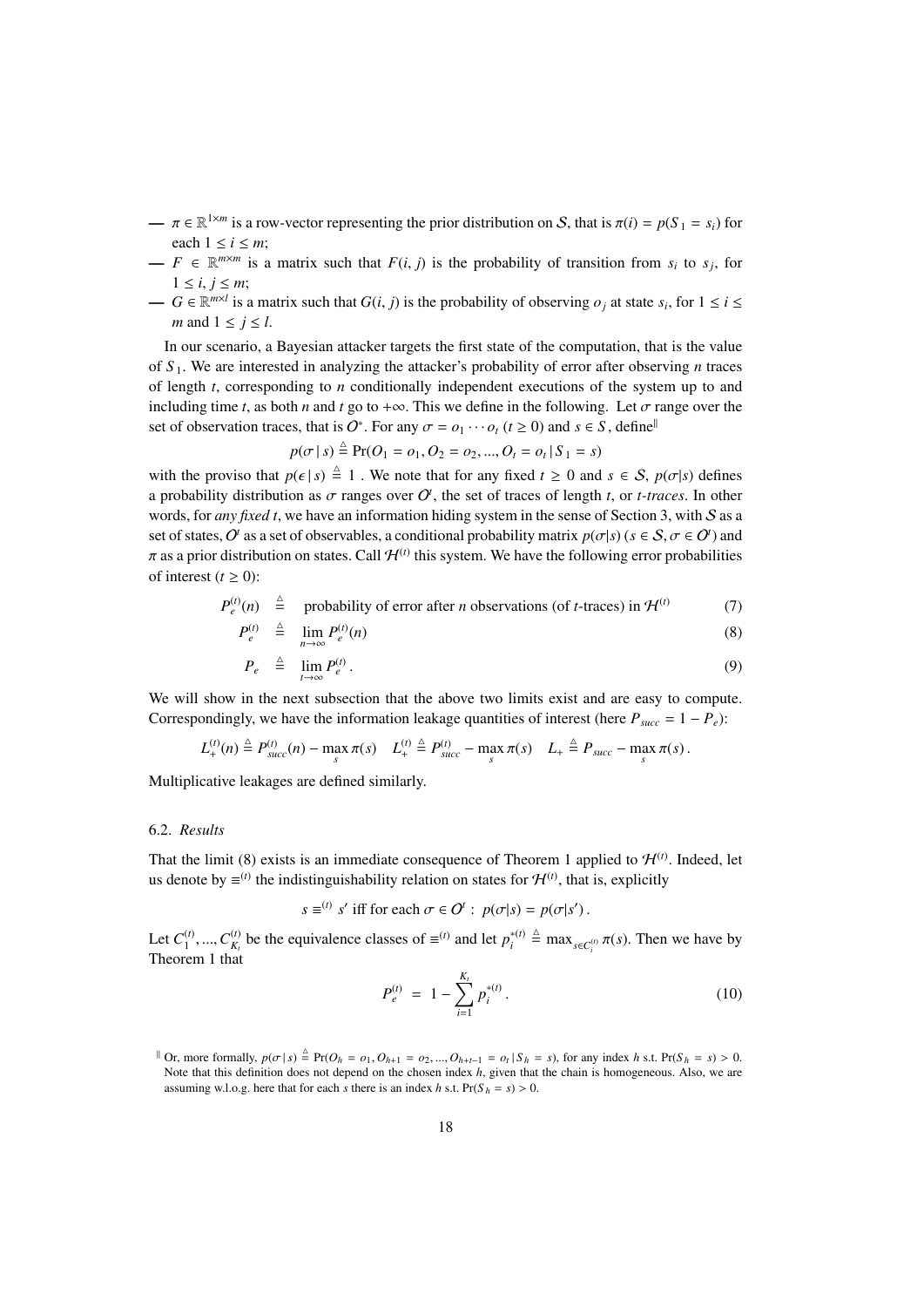Note that, for any fixed *t*, Corollary 2 carries over to  $\mathcal{H}^{(t)}$ . We now consider the case  $t \to \infty$ . We introduce the following fundamental relation.

Definition 6 (Indistinguishability for hmm). The *indistinguishability relation* on a hmm is defined as

$$
\equiv \stackrel{\triangle}{=} \bigcap_{t \geq 0} \equiv^{(t)}
$$

Equivalently,  $s \equiv s'$  iff for every  $\sigma \in O^*$ ,  $p(\sigma|s) = p(\sigma|s')$ .

It is immediate to check that  $\equiv$  is an equivalence relation. Let  $C_1, ..., C_K$  be its equivalence classes and let  $p_i^*$  $\sum_{i=1}^{n} \max_{s \in C_i} \pi(s)$ , for  $i = 1, ..., K$ .

**Proposition 4.** The limit (9) is given by  $P_e = 1 - \sum_{i=1}^{K} p_i^*$ .

*Proof.* First, we note that  $\{\equiv^{(t)}\}_{t\geq0}$  forms a monotonically non-increasing chain of relations:  $\equiv$ <sup>(0)</sup> ⊇  $\equiv$ <sup>(1)</sup> ⊇  $\equiv$ <sup>(2)</sup> ... To prove this fact, note that, for each *t*,  $\sigma \in O^t$  and  $s \in S$ ,  $p(\sigma|s)$  =  $\sum_{o \in O} p(\sigma \cdot o|s)$ . Therefore,  $s \equiv (t+1)$  *s'* implies  $s \equiv (t)$  *s'*.

The above fact implies that the sequence  $\{P_e^{(t)}\}_{t\geq0}$  is monotonically non-increasing: indeed, the finer the equivalence classes of  $\equiv^{(t)}$ , the greater the value of the sum in (10). Therefore, the limit (9) exists. In order to determine the value of this limit, we reason as follows. Since  $S$  is finite and the chain of sets  $\{\equiv^{(t)}\}_{t\geq0}$  is monotonically non-increasing, there must exist  $t_0$  such that

$$
\equiv
$$
<sup>(t<sub>0</sub>)</sup> =  $\equiv$ <sup>(t<sub>0</sub>+1)</sup> =  $\cdots$  =  $\equiv$ .

According to (10) then, from  $t_0$  onward the sequence  ${P_e^{(t)}}_{t\geq0}$  stabilizes to the value  $P_e$  =  $1 - \sum_{i=1}^{K} p_i^*$ .  $\Box$ 

The actual computation of  $P_e$ , and of the corresponding information leakage quantities, is therefore reduced to the computation of ≡. Below, we show that this computation can indeed be performed quite efficiently. We do so by using some elementary linear algebra. Let us introduce some additional notation. We define the transition matrices  $M_{o_k} \in \mathbb{R}^{m \times m}$ , for any  $o_k \in O$ , as follows††:

$$
M_{o_k}(i, j) \triangleq \Pr(S_{t+1} = s_j, O_t = o_k | S_t = s_i)
$$
  
=  $F(i, j) \cdot G(i, k)$ 

where the last equality is justified by equation (6). For any  $\sigma = o_1 \cdots o_t$ , we let  $M_{\sigma}$  denote  $M_{\sigma} \times \cdots \times M_{\sigma}$  limitly we let  $a \in \mathbb{R}^{1 \times m}$  denote the row vector with 1 in the *i* th position and 0  $M_{o_1} \times \cdots \times M_{o_t}$ . Finally, we let  $e_i \in \mathbb{R}^{1 \times m}$  denote the row vector with 1 in the *i*-th position and 0 elsewhere and let  $e \triangleq \sum_{i=1}^{m} e_i$  denote the everywhere 1 vector. The following lemma provides an alternative characterization of  $\equiv$ ; the lemma is easily proven by induction on the length of  $\sigma$ .

**Lemma 4.** For each  $\sigma$  and  $s_i \in S$ ,  $p(\sigma | s_i) = e_i M_{\sigma} e^T$ . Hence  $s_i \equiv s_j$  iff for each  $\sigma \in O^*$ ,  $e_i M_{\sigma} e^T =$  $e_j M_\sigma e^T$ .

We say a row vector *v* is *orthogonal* to a set of column vectors *U*, written  $v \perp U$ , if  $vu = 0$ for each  $u \in U$ . Also, for any set of vectors  $U, U^{\perp}$  denotes the orthogonal complement of *U* given by  $U^{\perp} = \{v | v \perp U\}$ . It is easily seen that  $U^{\perp}$  is a sub-space of the space of column vectors.

<sup>&</sup>lt;sup>††</sup> Again, due to homogeneity, in the definition we can choose any index *t* such that  $Pr(S_t = s_i) > 0$ .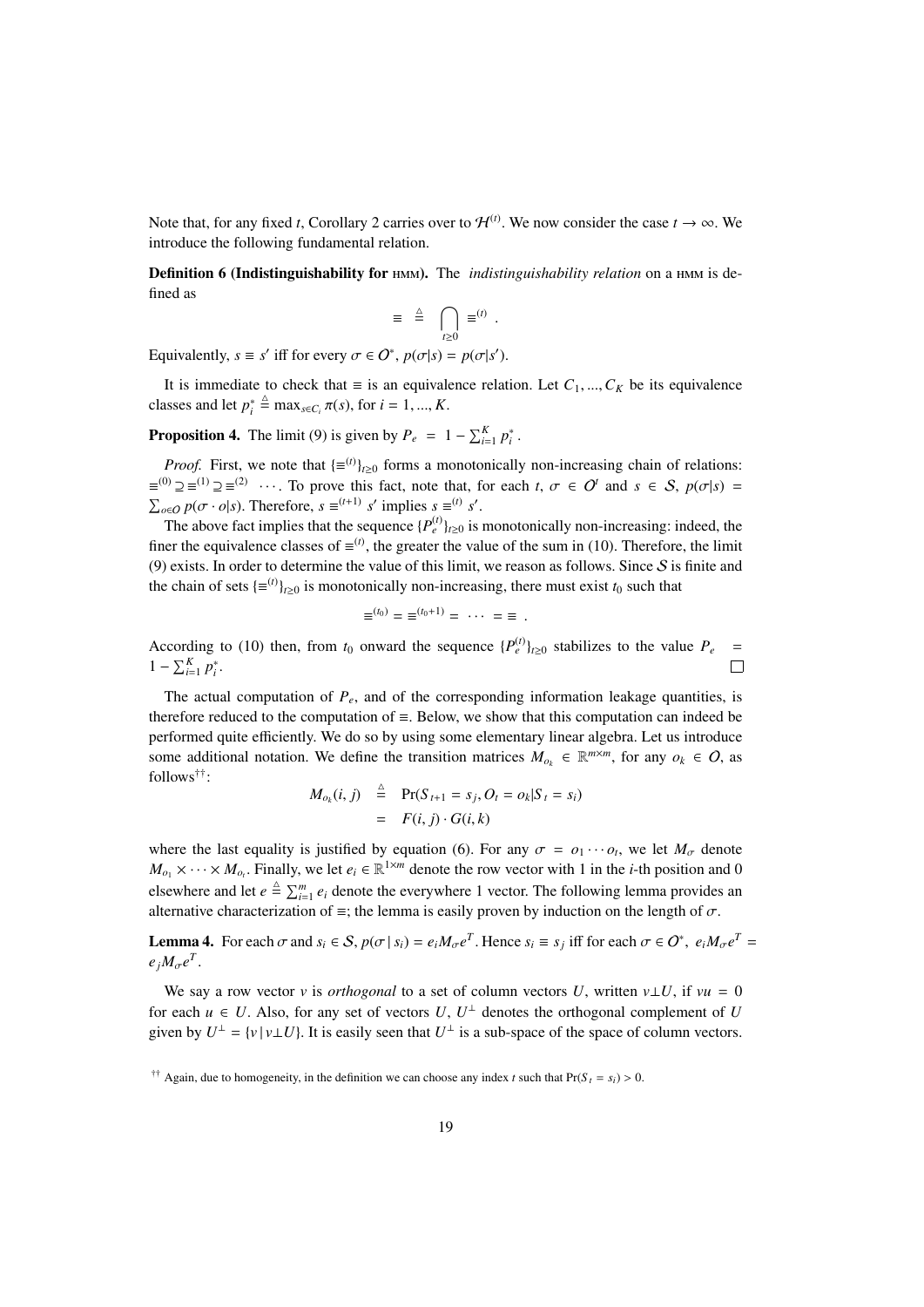Moreover,  $U \subseteq V$  implies  $V^{\perp} \subseteq U^{\perp}$ . Of course, the above definitions extend as expected when exchanging the roles of "row" and "column". We finally note that if *U* is a vector space, then  $(\cdot)^{\perp}$ is an involution, that is  $(U^{\perp})^{\perp} = U$ .

**Theorem 2.** Let *B* be a basis of the (finite-dimensional) sub-space of  $\mathbb{R}^{m \times 1}$  spanned by  $\bigcup_{\sigma \in O^*} \{M_{\sigma}e^T\}$ . For  $s_i$ ,  $s_j \in S$ ,  $s_i \equiv s_j$  iff  $(e_i - e_j) \perp B$ .

*Proof.* The condition of Lemma 4 can be expressed as

for each 
$$
\sigma \in O^*
$$
 :  $(e_i - e_j)M_{\sigma}e^T = 0$   
iff  
 $(e_i - e_j) \in \bigcap_{\sigma} \{M_{\sigma}e^T\}^{\perp} = (\bigcup_{\sigma} \{M_{\sigma}e^T\})^{\perp}$   
iff  
 $(e_i - e_j) \perp B$ .

 $\Box$ 

A basis *B* of span(  $\bigcup_{\sigma} \{ M_{\sigma} e^{T} \}$ ) can be expressed as

$$
B = \{M_{\sigma}e^{T} | \sigma \in \mathcal{F}\}\
$$
 (11)

for a suitable finite, prefix-closed  $\mathcal{F} \subseteq O^*$ . More precisely, *B* can be computed by a procedure that starts with the set  $B := \{e^T\}$  and iteratively updates *B* by joining in the vectors  $M_{\sigma\sigma}e^T = M_{\sigma\sigma}e^{T}$ . *M<sub>o</sub>* · ( $M_{\sigma}e^{T}$ ), with  $M_{\sigma}e^{T} \in B$  and  $o \in O$ , that are linearly independent from the vectors already present in *B*, until no other vector can be joined in. This procedure must terminate in a number of steps  $\leq$  *m*. The set of strings  $\mathcal F$  can be computed alongside with *B*.

We now briefly discuss the rate of convergence to  $P_e$ . We have already seen that  $P_e^{(t_0)} = P_e$ . Therefore, there is no advantage, for an attacker wanting to determine ≡, in considering traces of length greater than  $t_0$ . The convergence rate for the attacker is hence determined by the matrix of the system  $\mathcal{H}^{(t_0)}$ . For this reason, it is of practical importance to be able to compute  $t_0$ . This is in fact quite an easy task, as stated by the following proposition.

**Proposition 5.** Let *B* be a basis of the space spanned by  $\cup_{\sigma} \{M_{\sigma}e^{T}\}\$  and *F* the corresponding set of strings, as specified by (11). Assume *B* and  $\mathcal F$  have been obtained by the algorithm described above. Then  $t_0 = \max\{|\sigma| : \sigma \in \mathcal{F}\}.$ 

*Proof.* For any equivalence relation *R* over *S*, let the *kernel* of *R* be the subspace of  $\mathbb{R}^{1 \times m}$ defined thus

$$
\ker(R) \stackrel{\triangle}{=} \operatorname{span}(\{e_i - e_j \mid s_i \, R \, s_j\}).
$$

Now, by a reasoning similar to that in the proof of Theorem 2, for any *t* we have

$$
\ker(\equiv^{(t)}) = (\text{span}(\cup_{\sigma \in \mathcal{O}'} M_{\sigma} e^T))^{\perp} \tag{12}
$$

while, by definition of *B* and  $\mathcal F$ 

$$
\ker(\equiv) = (\text{span}(\cup_{\sigma \in \mathcal{F}} M_{\sigma} e^T))^{\perp}.
$$
 (13)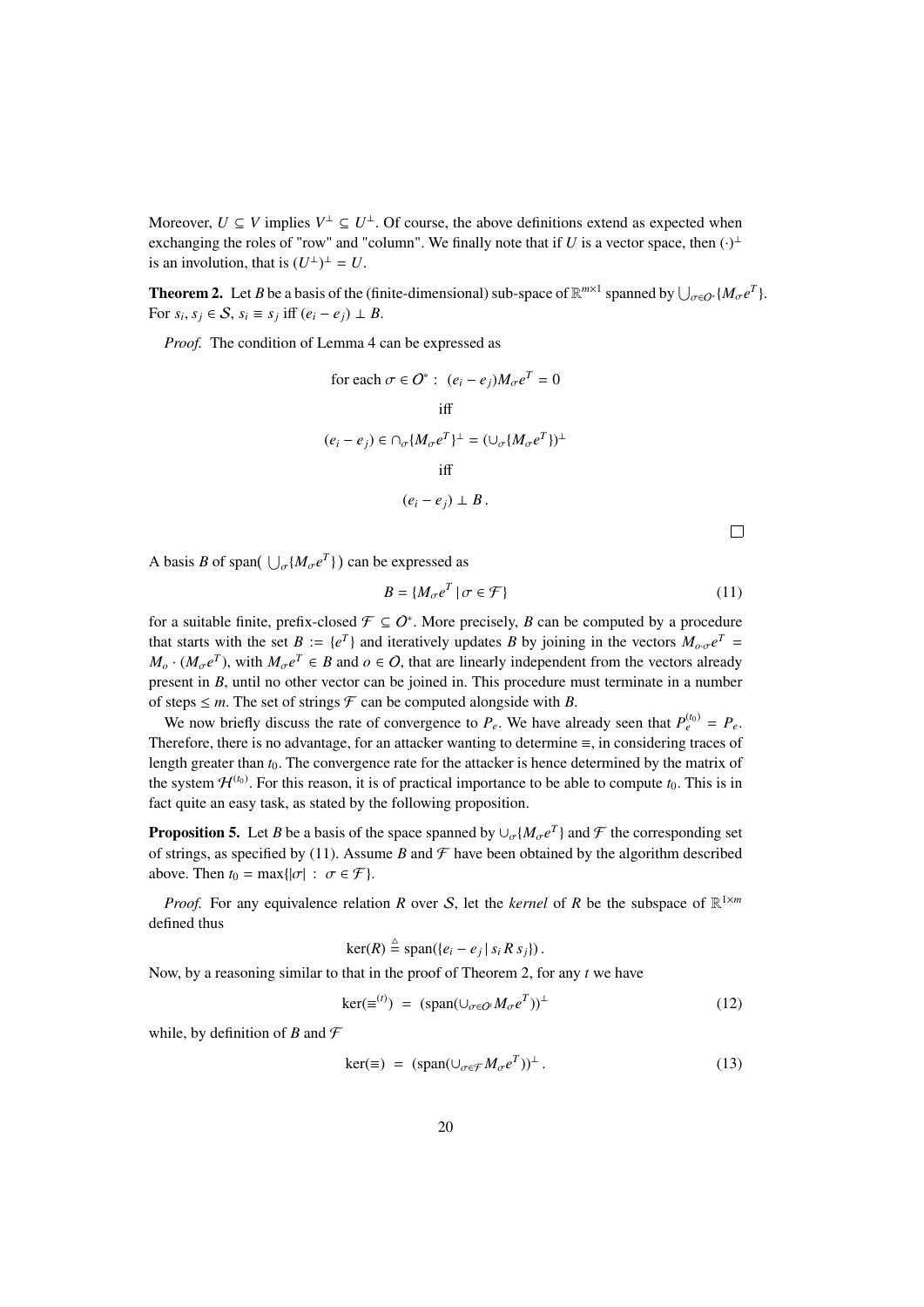Let *R*, *R'* be two equivalence relations of the form  $\equiv$  or  $\equiv$ <sup>(*t*)</sup>. The above equations imply that *s*<sub>*i*</sub>*Rs*<sub>*j*</sub> iff  $e_i - e_j \in \text{ker}(R)$ . Moreover,  $R \subseteq R'$  iff  $\text{ker}(R) \subseteq \text{ker}(R')$ . Thus, the equivalence relations of interest are completely characterized by their kernels. By Lemma 4, we deduce that for each *t*,  $\ker(\equiv^{(t)}) \supseteq \ker(\equiv^{(t+1)})$ . From this fact, and using the fact that  $U \subseteq V$  implies  $V^{\perp} \subseteq U^{\perp}$ , and that  $(U^{\perp})^{\perp} = U$ , we obtain that for each *t*, span $(\cup_{\sigma \in \mathcal{O}'} M_{\sigma} e^T) \subseteq \text{span}(\cup_{\sigma \in \mathcal{O}'} M_{\sigma} e^T)$ , hence

$$
\ker(\equiv^{(t)})^{\perp} = \text{span}(\cup_{\sigma \in O^t} M_{\sigma} e^T) = \text{span}(\cup_{0 \le i \le t} \cup_{\sigma \in O^i} M_{\sigma} e^T).
$$

Take now  $t = \max\{|\sigma| : \sigma \in \mathcal{F}\}\$ in the equation above: we obtain

 $\ker(\equiv^{(t)})^{\perp} = \text{span}(\cup_{0 \leq i \leq t} \cup_{\sigma \in \mathcal{O}^i} M_{\sigma} e^T) \supseteq \text{span}(\cup_{\sigma \in \mathcal{F}} M_{\sigma} e^T) = \ker(\equiv)^{\perp}$ 

hence ker( $\equiv$ <sup>(*t*)</sup>)  $\subseteq$  ker( $\equiv$ ), which implies ker( $\equiv$ <sup>(*t*)</sup>) = ker( $\equiv$ ), that is  $\equiv$ <sup>(*t*)</sup> =  $\equiv$ .

On the other hand, take any  $t < \max\{| \sigma | : \sigma \in \mathcal{F} \}$ . Assume by contradiction that  $\equiv^{(t)} \equiv \equiv$ , that is ker( $\equiv$ <sup>(*t*)</sup>) = ker( $\equiv$ ). By (12) and (13), and using  $(U^{\perp})^{\perp} = U$ , we obtain that span( $\cup_{\sigma \in O} M_{\sigma} e^{T}$ ) =  $\text{span}(\cup_{\sigma \in \mathcal{F}} M_{\sigma} e^T)$ . This implies that there is a string of maximal length in  $\mathcal{F}$ , say  $\sigma_0$ , s.t.  $M_{\sigma_0} e^T$ can be obtained as a linear combination of vectors  $M_{\sigma}e^{T}$ , for  $\sigma$  of length  $t < |\sigma_0|$ . But, by construction of *P* and  $\mathcal{F}$ , this cannot be the case. construction of *B* and  $\mathcal F$ , this cannot be the case.

The practical computation of the rate relative to  $P_e$  can be carried out applying Proposition 1 to the system  $\mathcal{H}^{(t_0)}$ , which requires one has at hand the conditional probability matrix of the system. The entries of this matrix are of the form  $p(\sigma|s)$  with  $\sigma \in O^{t_0}$ . The computation of indi-<br>vidual ortrics  $p(\sigma|s)$  can be performed quite efficiently running the so-called *Formuard Bashmard* vidual entries  $p(\sigma|s)$  can be performed quite efficiently, running the so-called *Forward-Backward algorithm* on the underlying hmm (see (Rabiner 1989)). Unfortunately, the number of columns in the matrix, i.e. of traces of length  $t_0$ , is  $|O|^{t_0}$ . Most likely, this makes the exact computation of the rate impractical for significant systems (say, systems with thousands of states). Forms of approximations are conceivable to tackle this problem, such as "lumping" the matrix by aggregating sets of columns, which leads to tractable dimensions, while underestimating the rate. We will not discuss this issue here, though.

#### 7. An example: hiding routing information

We discuss a scenario where messages are routed from a sender to a receiver in a network with a fixed topology, as can be found for instance in a structured peer-to-peer overlay. Anonymity protocols such as *onion routing* (Goldschlag *et al.* 1998) are designed to protect the identity of the sender and/or of the receiver in the presence of corrupted nodes. Initially, the routing path from the sender to the receiver is established randomly. In each exchanged message, nested layers of encryptions ensure that any intermediate on the path node only gets to know the preceding and the next node in the path, but not the identity of the original sender and of the final receiver.

We present and analyze a model of this protocol below. We should warn the reader that, for the sake of presentation, we have chosen to analyze an over-simplified version of the protocol. For example, we assume that, upon receiving a message, a corrupted node can tell whether the message pertains to the target sender-receiver conversation, but cannot identify the predecessor node in the path followed by the message. More powerful forms of eavesdropping can be easily accommodated. Again, we are interested in the case of re-execution, where, for some reason, the initiator is forced to establish new paths with the responder several times. We will concentrate on the asymptotic error probability and leakage, ignoring issues related to the rate of convergence.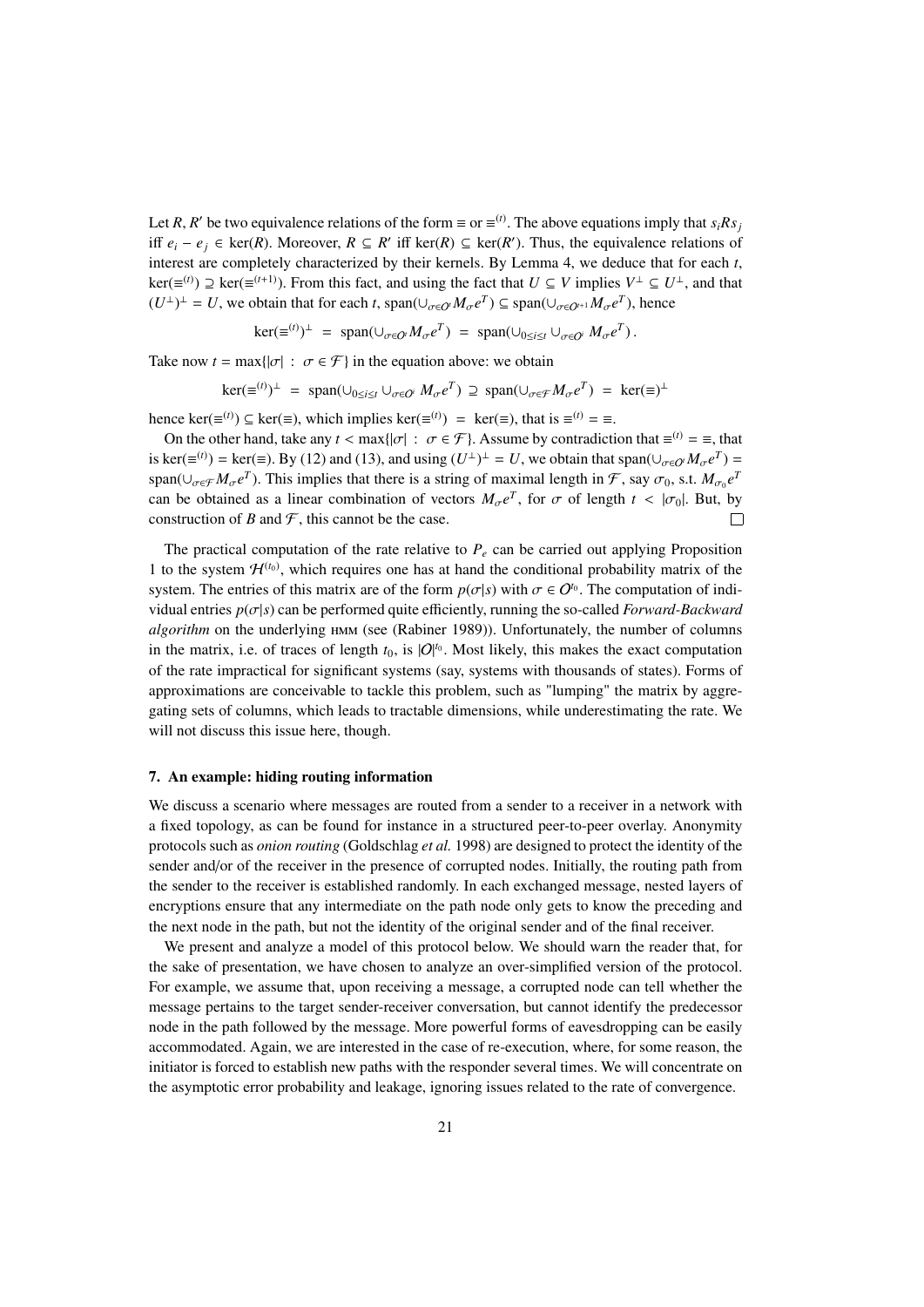We assume the topology of the network is specified by a nonempty graph  $G = (V, E)$ . For each node  $v \in V$ , we let  $N(v)$  denote the set of neighbours of v, that is the set of nodes u for which an arc  $\{v, u\}$  in *E* exists;  $N(v)$  is always assumed nonempty. Let  $C \subseteq V$  represent the subset of corrupted nodes. We let  $S \triangleq V \times V$  be the set of states of the system and  $O \triangleq C \cup \{*\}$  be the set of observables; here  $c \in C$  means that the message is presently hold by the node c, while  $*$  means no observation other than the elapse of a discrete time interval. What the attacker can observe are therefore traces like  $\sigma$  in the picture on the right.

We assume the sender and the receiver are chosen at random independently from each other, and that the sender is always a honest node (there is no point for the attacker in eavesdropping on corrupted nodes). This formally means that the first state of the Markov chain is a random vector  $S_1 = (S, R)$ , where *S* and *R* are independent random variables taking values uniformly in  $V \setminus C$  and  $V$ , respectively. The transitions and the observations of the hidden Markov model are defined by the following equations, where  $u, v, r \in V$ ,  $c \in C$  and  $s \in V \setminus C$ :



$$
p((u,r)|(v,r)) \triangleq \begin{cases} \frac{1}{|N(v)|} & \text{if } u \in N(v) \text{ and } v \neq r \\ 0 & \text{if } u \notin N(v) \text{ and } v \neq r \end{cases} \qquad p((r,r)|(r,r)) \triangleq 1
$$
  

$$
p(c|(c,r)) \triangleq 1 \qquad p(*|(s,r)) \triangleq 1.
$$

The above equations define a hidden Markov model, say M. For any specific topology  $G$ , it is easy to compute the corresponding probability  $P_e$  defined by (9), as indicated by Proposition 4. Recall that  $P_e$  is the probability that, after observing *n* independent executions of the system up to time *t*, for  $n, t \to \infty$ , the attacker fails to correctly guess the *pair*  $(s, r)$  of the true sender and receiver.

In fact, in order to asses the degree of anonymity provided by the system, it is more convenient to have at hand the error probabilities for the senders and for the receivers separately. To see how these probabilities are defined and computed, we examine in detail the case of the sender; the receiver case is basically the same. Formally, for each  $\sigma \in O^t$  and sender  $s \in V \setminus C$ , let

$$
p_{send}(\sigma|s) \stackrel{\triangle}{=} \Pr(O^t = \sigma|S = s).
$$

For any fixed *t*, this equation defines a conditional probability matrix, hence an information hiding system where the states are the senders, i.e.  $V\setminus C$ : let us denote by  $P_{e,send}^{(t)}$  the corresponding<br>asymptotic error probability. The probability we are after is obtained by letting t tend to  $\infty$ . asymptotic error probability. The probability we are after is obtained by letting  $t$  tend to  $\infty$ :

$$
P_{e,send} \triangleq \lim_{t \to \infty} P_{e,send}^{(t)}.
$$

Reasoning as we did for Proposition 4, one checks that *<sup>P</sup><sup>e</sup>*,*send* can be computed from the limit indistinguishability relation as  $t \to \infty$ , say  $\equiv_{send}$ . Explicitly, this relation can be defined as  $s \equiv_{send}$ s' iff for each  $σ ∈ O<sup>*</sup>$ ,  $p<sub>send</sub>(σ|s) = p<sub>send</sub>(σ|s')$ . The next lemma says how ≡<sub>*send*</sub> can be computed starting from the hidden Markov model  $M$  defined above, by a suitable aggregation of the rows of the basis matrix *B*. The proof consists of easy manipulations of the transition matrices  $M_{\sigma}$  and is omitted. Recall that the states of M are pairs  $(u, v)$ , thus  $e_{(u,v)}$  denotes the row vector in  $\mathbb{R}^{1 \times |V|^2}$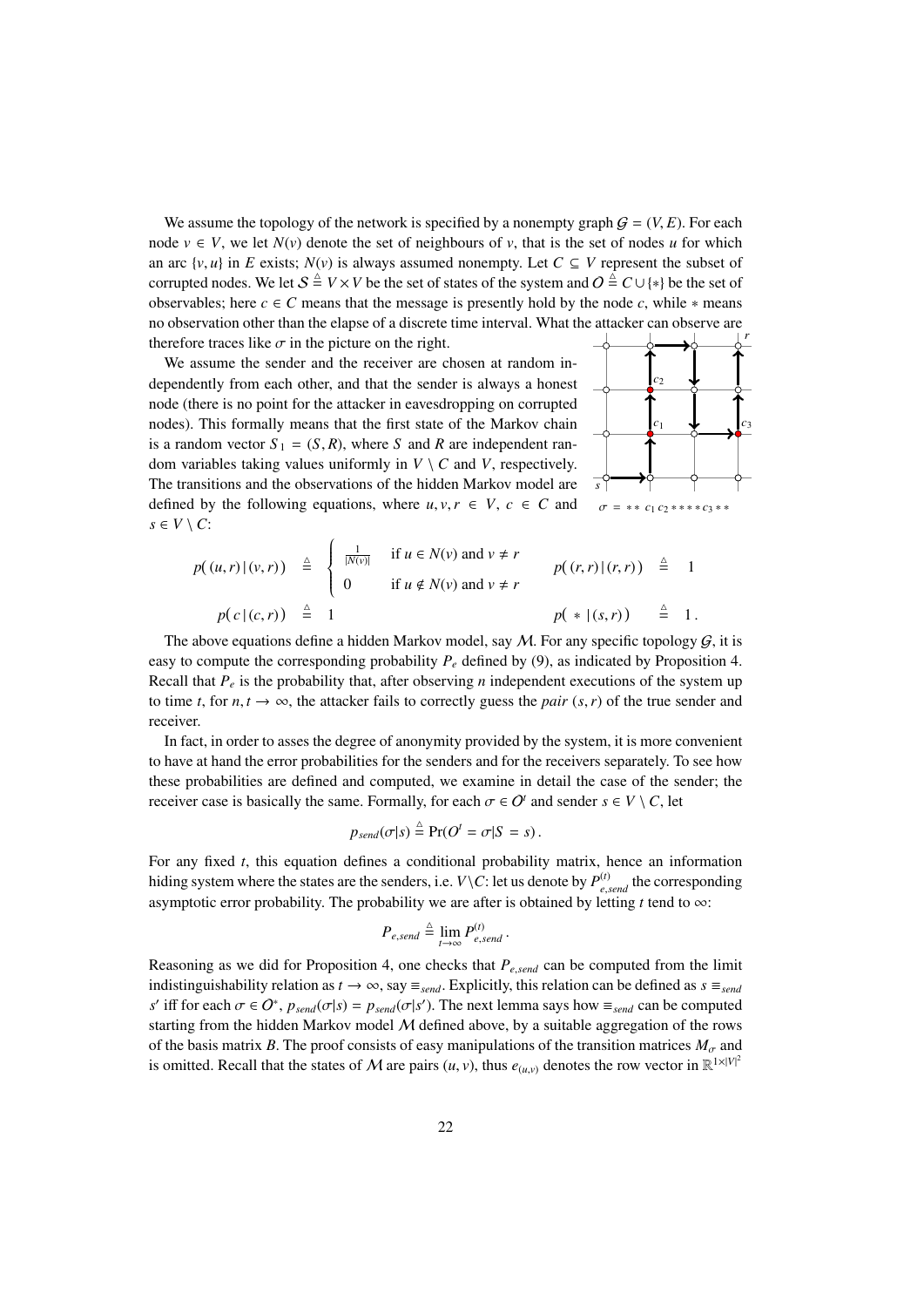whose entry corresponding to the element  $(u, v)$  is 1, while the others are 0. For each *s*, we let  $f_s$ denote the row vector  $\sum_{(s,v)\in\mathcal{S}} e_{(s,v)}$ .

**Lemma 5.** Let *B* a basis like in the hypotheses of Theorem 2 for the hidden Markov model  $M$ defined above. For any two senders *s* and *s'*,  $s \equiv_{send} s'$  iff  $(f_s - f_{s'}) \perp B$ .

We have applied this setting to a few instances of a grid network, like the one displayed above, relative to different sizes *d* of the grid and different sets *C* of corrupted nodes. Table 1summarizes the outcomes of these experiments. The nodes in the grid are numbered from 1 to  $d^2$ , starting from the top left corner and proceeding row-wise from left to right. To avoid end effects, we make the grid wrap up, i.e. the top and bottom rows are connected together, as well as the rightmost and leftmost columns. The sets *C* are chosen so as to give rise to configurations where no two corrupted nodes are directly connected: we have checked experimentally that these are the most advantageous for the attacker; otherwise, the relative distance of the corrupted nodes seems unimportant.  $K_{send}$  and  $K_{rec}$  denote the number of classes of  $\equiv_{send}$  and of  $\equiv_{rec}$ , respectively. Moreover, from Corollary 2(2) in Section 4, we know that the asymptotic multiplicative leakage coincides with the number of classes in the case of uniform distribution. The probability  $P_{e, send}$  is computed as  $1 - \frac{K_{send}}{|V| - |C|}$ , while  $P_{e, rec}$  is computed as  $1 - \frac{K_{rec}}{|V|}$ . Finally, additive leakages are computed as indicated by Corollary 2(2).

Although a systematic study of anonymous routing protocols is outside the scope of the present paper, some qualitative considerations can be drawn from these data. If one keeps *d* fixed and lets |*C*| grow, the data are simple to interpret: the error probability goes to 0 and the leakage gets larger. On the other hand, if one keeps |*C*| fixed and compares configurations of different size *d*, the interpretation becomes less obvious. The leakage tends to increase when moving from smaller to larger values of *d*, which is particularly evident from the columns of multiplicative leakage. This increase occurs barely because, as the number of nodes grows, the number of indistinguishability classes tends to grow as well: all this means is just that a large system tends to leak more information than a small one. Concerning error probability, which is supposed to measure the "absolute" resistance of a system, the data seem to partially contradict the intuition that the more nodes in a network, the stronger the guarantee of anonymity. Indeed, it may happen that the error probability *decreases* when moving from smaller to larger values of *d*. Also, the receiver seems more vulnerable than the sender from the point of view of anonymity. At the moment we have no explanation to offer for these phenomena<sup>‡‡</sup>. Their full understanding certainly requires a more systematic study of the anonymous routing protocols.

# 8. Conclusion and further work

We have characterized the asymptotic behaviour of error probability, and information leakage in terms of indistinguishability in a scenario of one-try attacks after repeated independent, noisy observations. We have first examined the case in which each execution gives rise to a single

<sup>‡‡</sup> Heuristically, the first phenomenon seems to be connected with the fact that, as *d* grows, the number of indistinguishability classes may grow faster than the number of nodes, because more and more observables (traces) become available.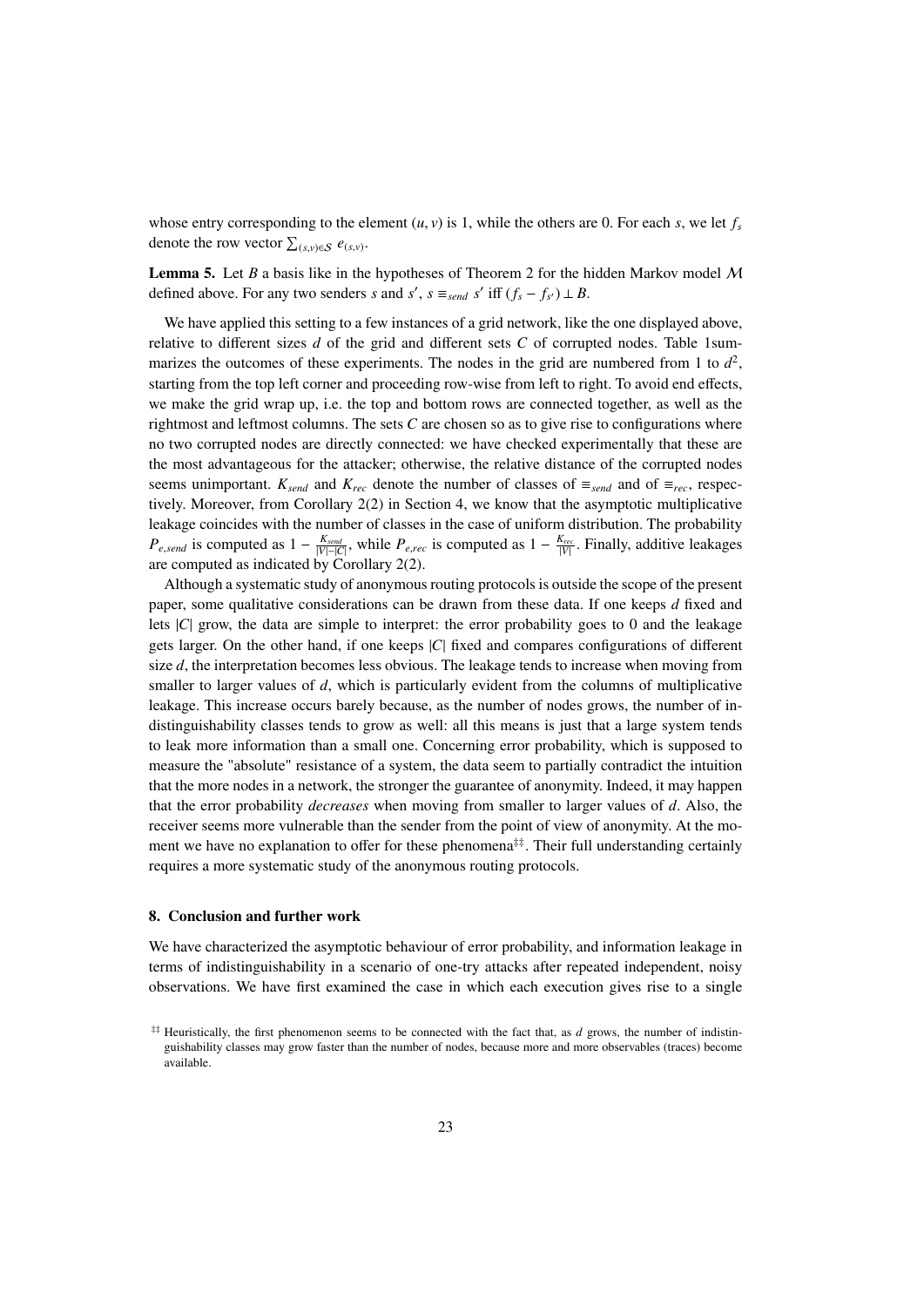| $\boldsymbol{d}$            | $\mathcal{C}_{0}^{0}$ | $K_{send}$<br>$=L_{\times, send}$ | $K_{rec}$<br>$=L_{\times,rec}$ | $P_{e,send}$     |                  | $P_{e,rec}$ $L_{+,send}$ $L_{+,rec}$ |      |
|-----------------------------|-----------------------|-----------------------------------|--------------------------------|------------------|------------------|--------------------------------------|------|
| $\mathfrak{Z}$              | ${1}$                 | $\mathfrak{2}$                    | $\overline{4}$                 | 0.75             | 0.56             | 0.12                                 | 0.33 |
| $\ensuremath{\mathfrak{Z}}$ | $\{1, 5\}$            | $\overline{4}$                    | 9                              | 0.43             | $\boldsymbol{0}$ | 0.43                                 | 0.89 |
| 3                           | $\{2, 4, 6, 8\}$      | 5                                 | 9                              | $\boldsymbol{0}$ | $\boldsymbol{0}$ | 0.8                                  | 0.89 |
| $\overline{4}$              | ${1}$                 | $\overline{4}$                    | 9                              | 0.73             | 0.44             | 0.2                                  | 0.5  |
| $\overline{4}$              | $\{1, 6\}$            | $\tau$                            | 12                             | 0.5              | 0.25             | 0.43                                 | 0.69 |
| $\overline{4}$              | $\{2, 5, 7, 10\}$     | 12                                | 16                             | $\theta$         | $\mathbf{0}$     | 0.92                                 | 0.94 |
| 5                           | ${1}$                 | 5                                 | 15                             | 0.79             | 0.4              | 0.17                                 | 0.56 |
| $\mathfrak s$               | $\{1, 7\}$            | 13                                | 25                             | 0.43             | $\boldsymbol{0}$ | 0.52                                 | 0.96 |
| 5                           | $\{2, 6, 8, 12\}$     | 21                                | 25                             | $\boldsymbol{0}$ | $\mathbf{0}$     | 0.95                                 | 0.96 |
| 6                           | ${1}$                 | 10                                | 10                             | 0.71             | 0.72             | 0.26                                 | 0.25 |
| 6                           | ${1, 8}$              | 19                                | 36                             | 0.44             | $\mathbf{0}$     | 0.53                                 | 0.97 |
| 6                           | $\{2, 7, 9, 14\}$     | 32                                | 36                             | $\boldsymbol{0}$ | $\mathbf{0}$     | 0.97                                 | 0.97 |

Table 1. *Sender and receiver anonymity for several instances of a grid network.*

observation, then extended our results to the case where each state traversed during an execution induces one observation.

In the future, we would like to systematically characterize achievable rates of convergence given an error probability threshold, thus generalizing Proposition 3. It would also be natural to generalize the present one-try scenario to the case of *k*-tries attack, for  $k \ge 2$ . Experiments and simulations with realistic anonymity protocols may be useful to asses at a practical level the theoretical results of our study. For example, we believe that hmm's are relevant to security in peer-to-peer overlays. We would also like to clarify the relationship of our model with the notion of probabilistic *opacity* (Bérard *et al.* 2010), and with the huge amount of work existing on *covert channels* (see e.g. (Mantel and Sudbrock 2009) and references therein).

Another interesting research direction concerns the nature of the guarantees provided by error probability related metrics. These quantities provide a synthetic way to express the security of a system under a specific attack scenario. However, they are tightly connected mainly with the number of indistinguishability classes, which may be inadequate in some cases. For instance, in an anonymity protocol characterized by a high error probability (or small leakage), it might well be the case that an individual user belongs to a singleton class, hence being totally exposed to eavesdropping. For this reason, one would like to devise a framework where the analysis can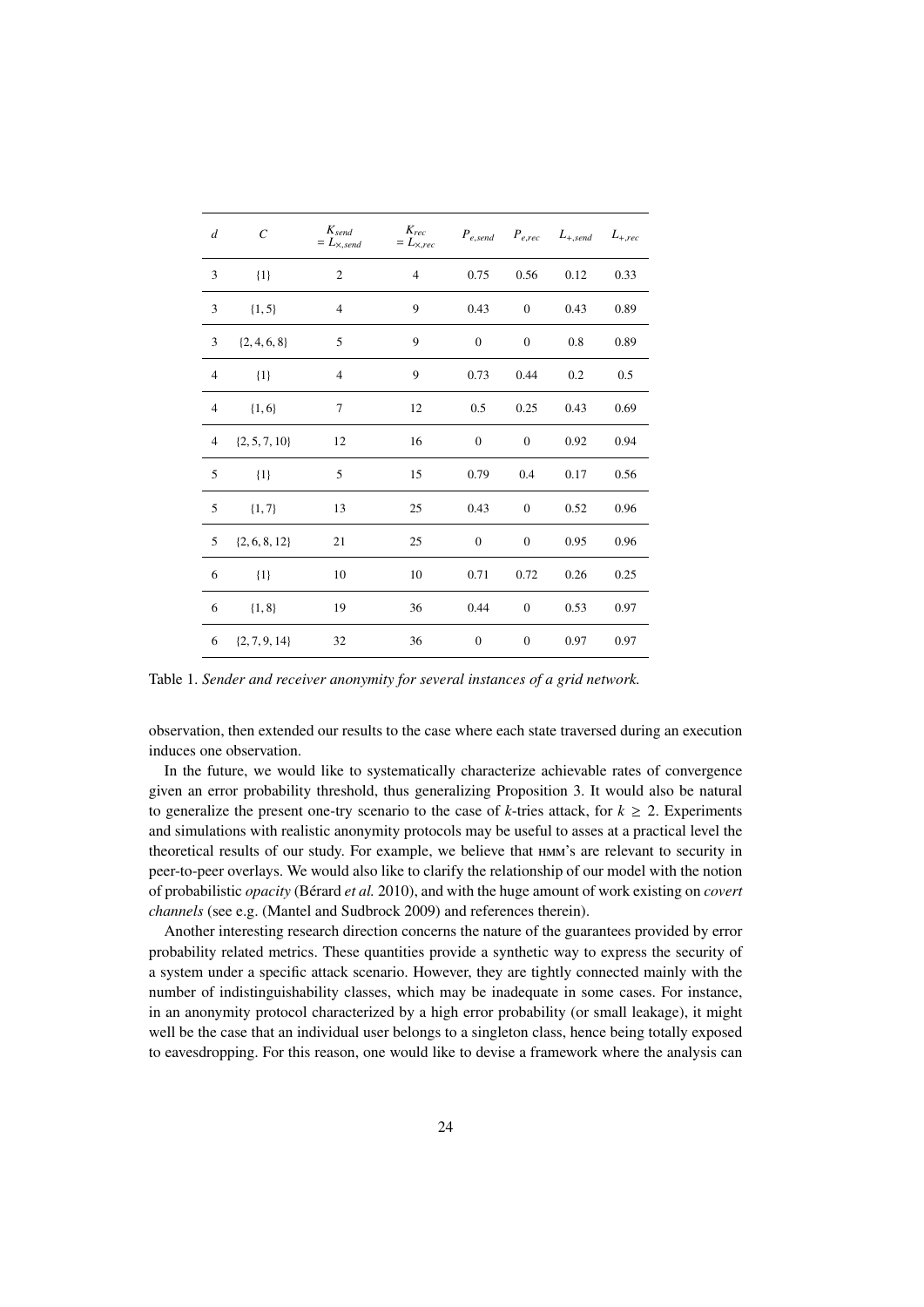be conducted both at a quantitative level (*how much* is leaked) and at a qualitative one (*what* is leaked).

#### *Acknowledgments*

The authors should like to thank Alessandro Celestini for a careful reading of the manuscript. Three anonymous fossacs 2011 reviewers provided valuable comments.

#### References

- M. Backes, B. Köpf. Formally Bounding the Side-Channel Leakage in Unknown-Message Attacks. *ES-ORICS 2008* , *LNCS* 5283: 517-532, 2008.
- T. Baignères, S. Vaudenay. The Complexity of Distinguishing Distributions (Invited Talk). *ICITS 2008 LNCS* 5155: 210-222, 2008.
- B. Bérard, J. Mullins, M. Sassolas. Quantifying Opacity. *Proc. of QEST 2010*: 263-272, IEEE Society, 2010.
- M. Boreale. Quantifying information leakage in process calculi. *Information and Computation* 207(6): 699- 725, 2009.
- M. Boreale, F. Pampaloni, M. Paolini. Asymptotic information leakage under one-try attacks. *Proc. of FoSSaCS 2011*, LNCS. To appear.
- C. Braun, K. Chatzikokolakis, C. Palamidessi. Compositional Methods for Information-Hiding. *Proc. of FoSSaCS 2008*, *LNCS* 4962: 443-457, 2008.
- C. Braun, K. Chatzikokolakis, C. Palamidessi. Quantitative Notions of Leakage for One-try Attacks. *Proc. of MFPS 2009*, *Electr. Notes Theor. Comput. Sci.* 249: 75-91, 2009.
- E. Brier, C. Clavier, F. Olivier. Correlation Power Analysis with a Leakage Model. *Proc. of CHES 2004*, *LNCS* 3156: 16-29, 2004.
- K. Chatzikokolakis, C. Palamidessi, P. Panangaden. Anonymity protocols as noisy channels. *Information and Computation* 206(2-4): 378-401, 2008.
- K. Chatzikokolakis, C. Palamidessi, P. Panangaden. On the Bayes risk in information-hiding protocols. *Journal of Computer Security* 16(5): 531-571, 2008.
- D. Clark, S. Hunt, P. Malacaria. Quantitative Analysis of the Leakage of Confidential Data. *Electr. Notes Theor. Comput. Sci.* 59(3), 2001.
- T. M. Cover, J. A. Thomas. *Elements of Information Theory*,*2*/*e*. John Wiley & Sons, 2006.
- D. M. Goldschlag, M. G. Reed, P. F. Syverson. Anonymous Connections and Onion Routing. *IEEE Journal on Selected Areas in Communication*, *Special Issue on Copyright and Privacy Protection*, 1998.
- J. Kelsey, B. Schneier, D. Wagner, C. Hall. Side Channel Cryptanalysis of Product Ciphers. *Journal of Computer Security* 8(2/3): 2000.
- P. C. Kocher. Timing Attacks on Implementations of Diffie-Hellman, RSA, DSS, and Other Systems. *CRYPTO 1996, LNCS* 1109:104-113, 1996.
- P. C. Kocher, J. Jaffe, B. Jun. Differential Power Analysis. *CRYPTO 1999, LNCS* 1666:388-397, 1999.
- B. Köpf, D. A. Basin. An information-theoretic model for adaptive side-channel attacks. *ACM Conference on Computer and Communications Security* 2007: 286-296, 2007.
- B. Köpf, M, Dürmuth. A Provably Secure and Efficient Countermeasure against Timing Attacks. *CSF 2009*: 324-335, 2009.
- B. Köpf, G. Smith. Vulnerability Bounds and Leakage Resilience of Blinded Cryptography under Timing Attacks. *CSF 2010*: 44-56, 2010.
- C.C. Leang, D.H. Johnson. On the asymptotics of *M*-hypothesis Bayesian detection. *IEEE Transactions on Information Theory* 43: 280-282, 1997.